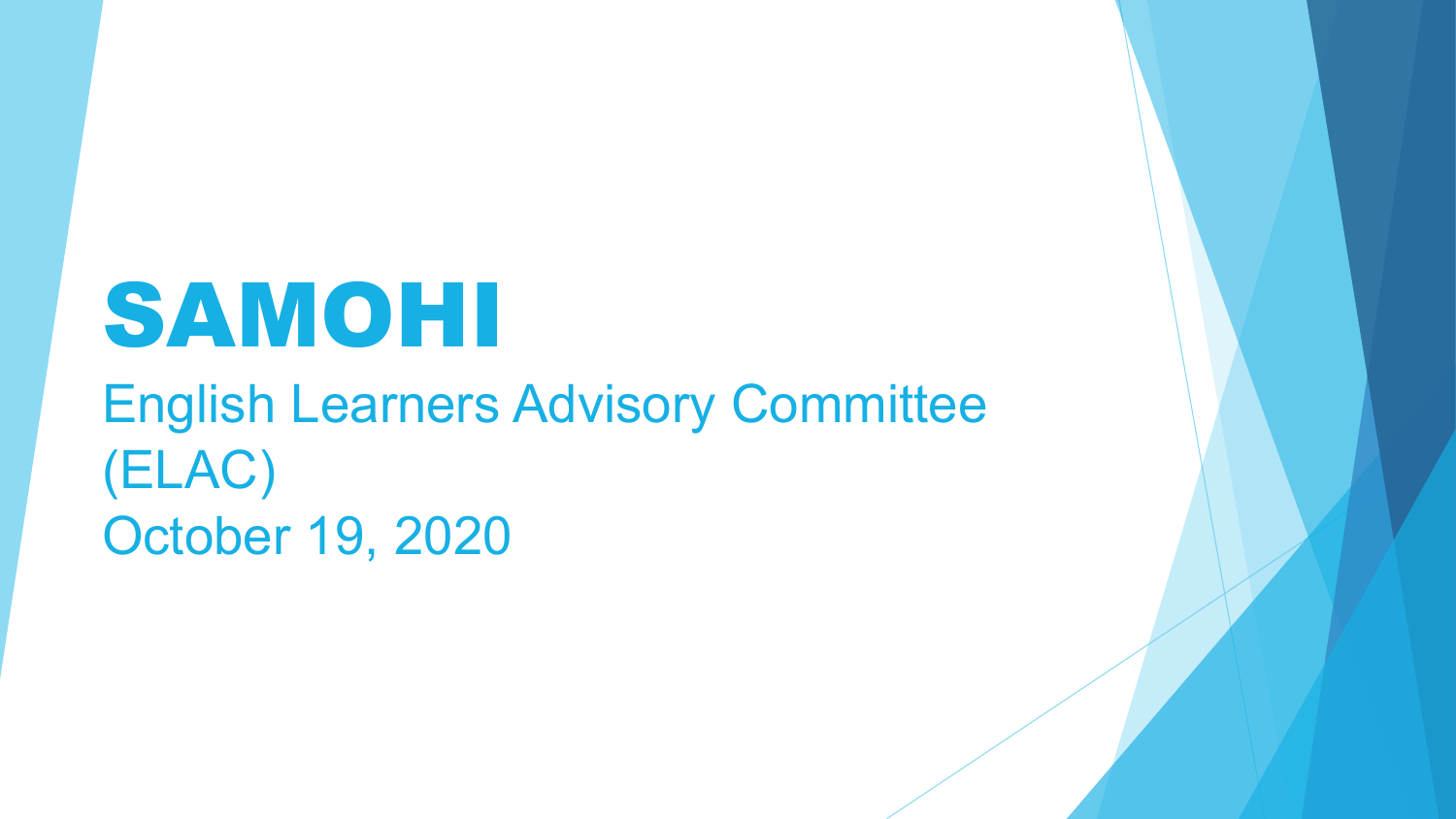# SAMOHI

Comité de Asesoría de Estudiantes Aprendiz Ingles (ELAC) 19 de octubre de 2020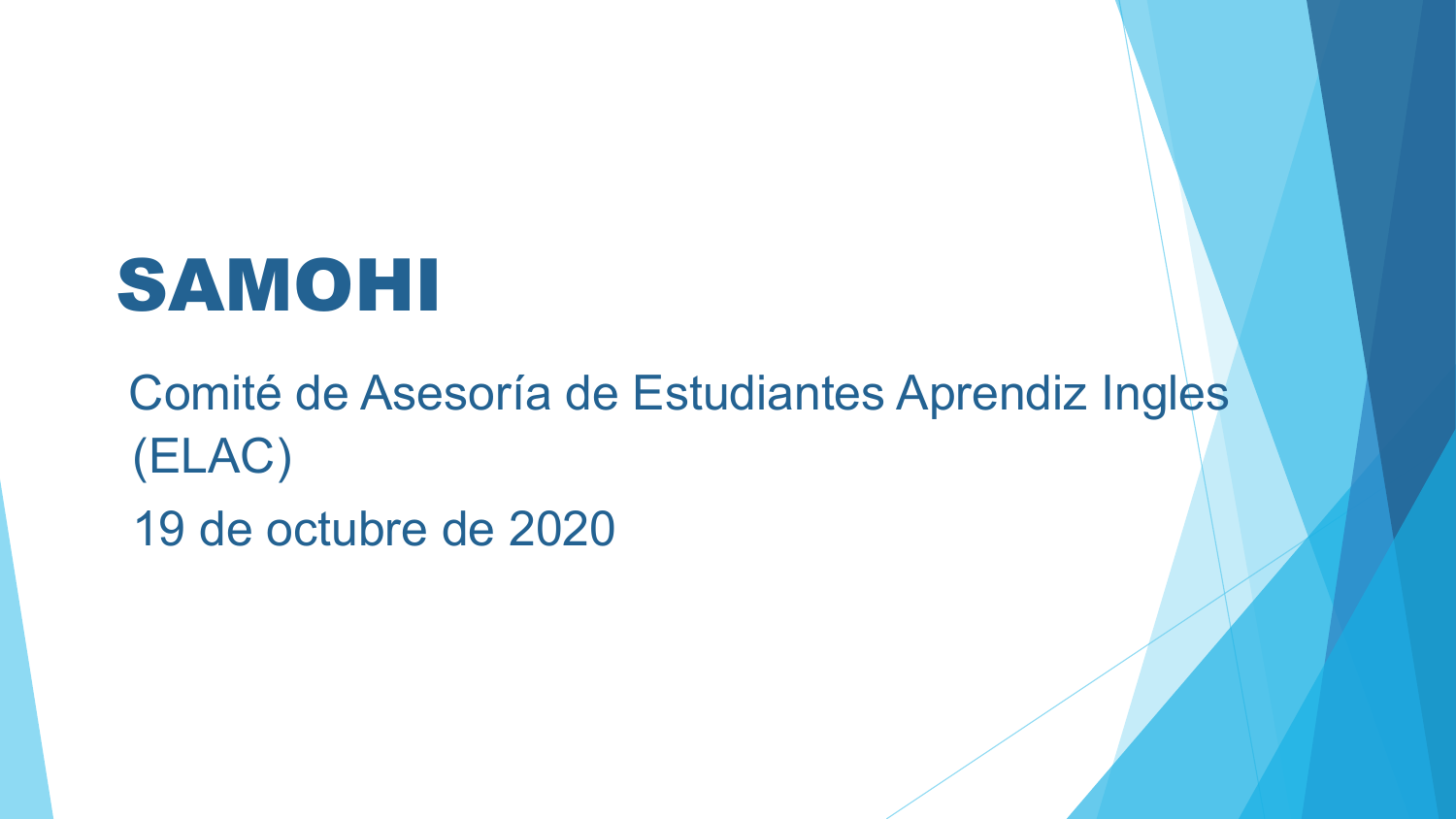## Agenda

#### *Zoom Meetings*

*Chat box for attendance, to ask questions, comments, raise hand, interpretation feature, mute,video*

- **Welcome & Introductions**
- \*Norms
- **Purpose of ELAC**
- \*By-laws
- **\* \*Robert's Rules of Order**
- **Elections**
- **Recommendations**
- **Public Comments**
- **Next Meetings**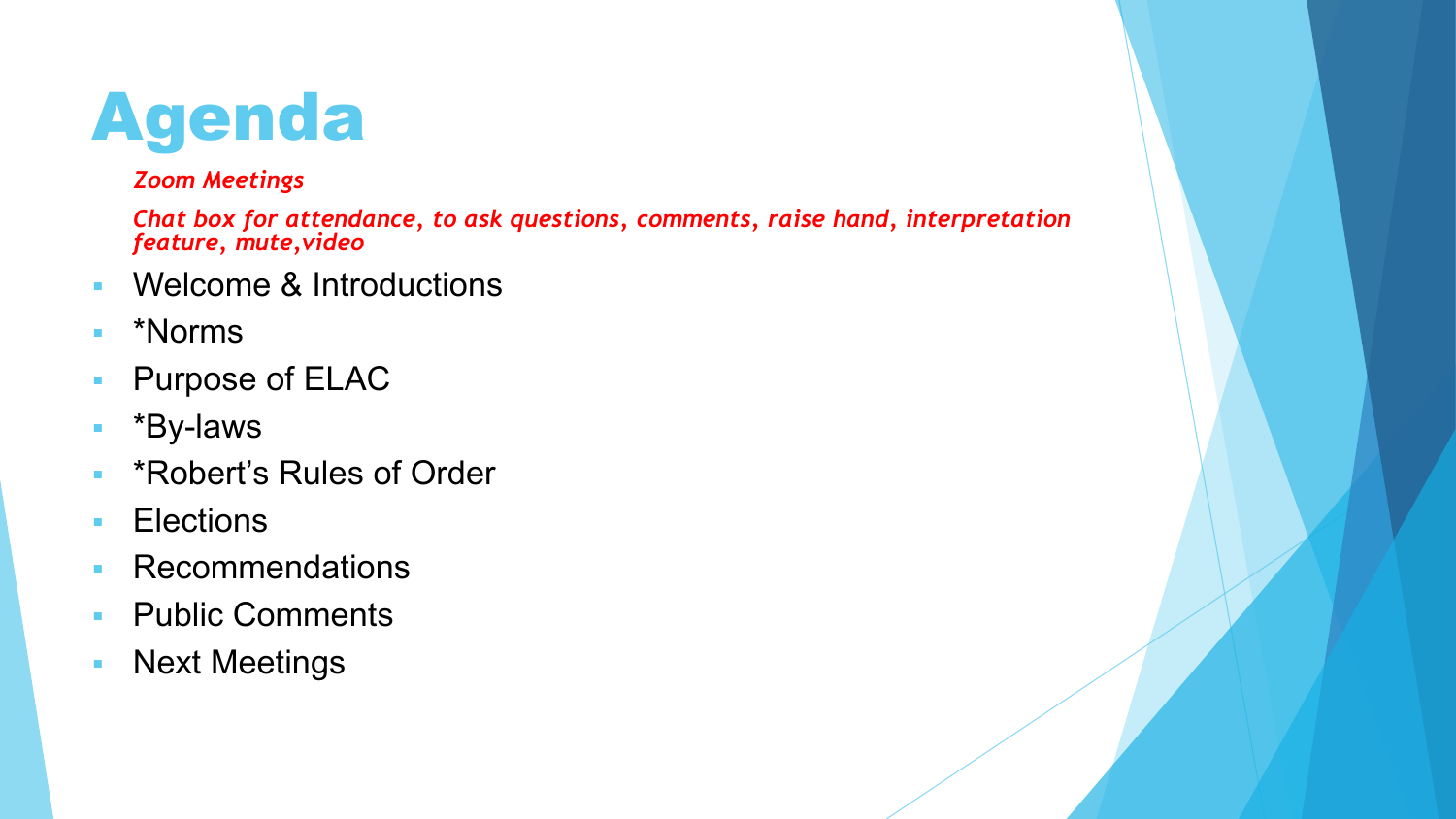# Orden del Día

**Reuniones en Zoom:** 

**Chat box, asistencia de la reunion, preguntas, alzar la mano, comentarios, herramienta para interpretacion, poner en silencio, video**

- Bienvenida e Introducciones
- **EXANORMAS de Reunión**
- El proposito de ELAC
- \*Reglamientos del Comite ELAC
- \*Reglas de Orden de Roberts (Roberts Rules of Order)
- Elecciones
- Recomendaciones
- Comentarios Publicos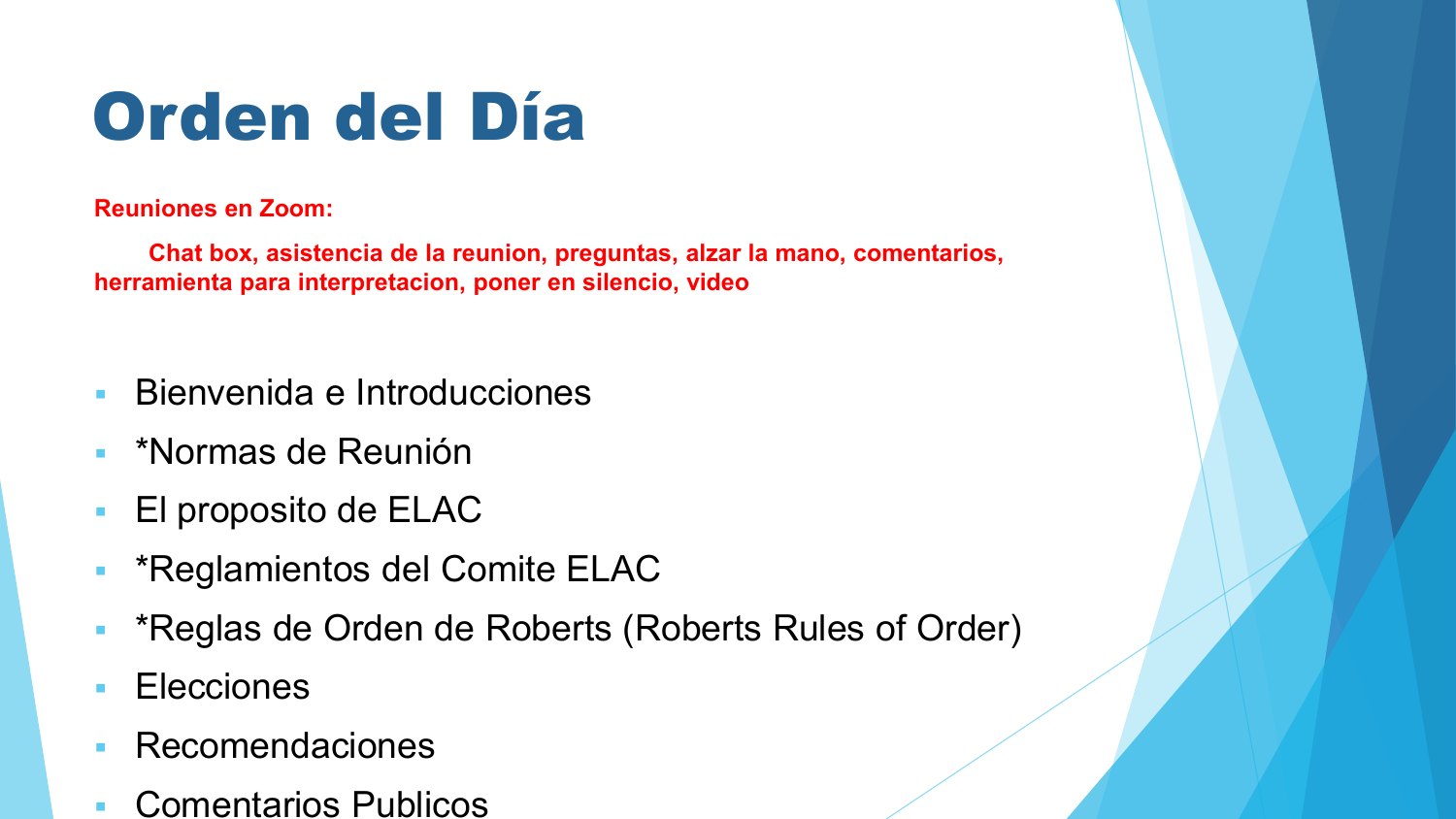### Norms

- **Punctuality**
- Respect for the person who is presenting or speaking
- Raise your hand, be aware of the order to speak *(via Zoom you may use the chat box or the icons in the reactions tool)*
- Be brief with questions or comments
- **Provide opportunities for others to participate**
- Write or ask specific questions not on topic for after the meeting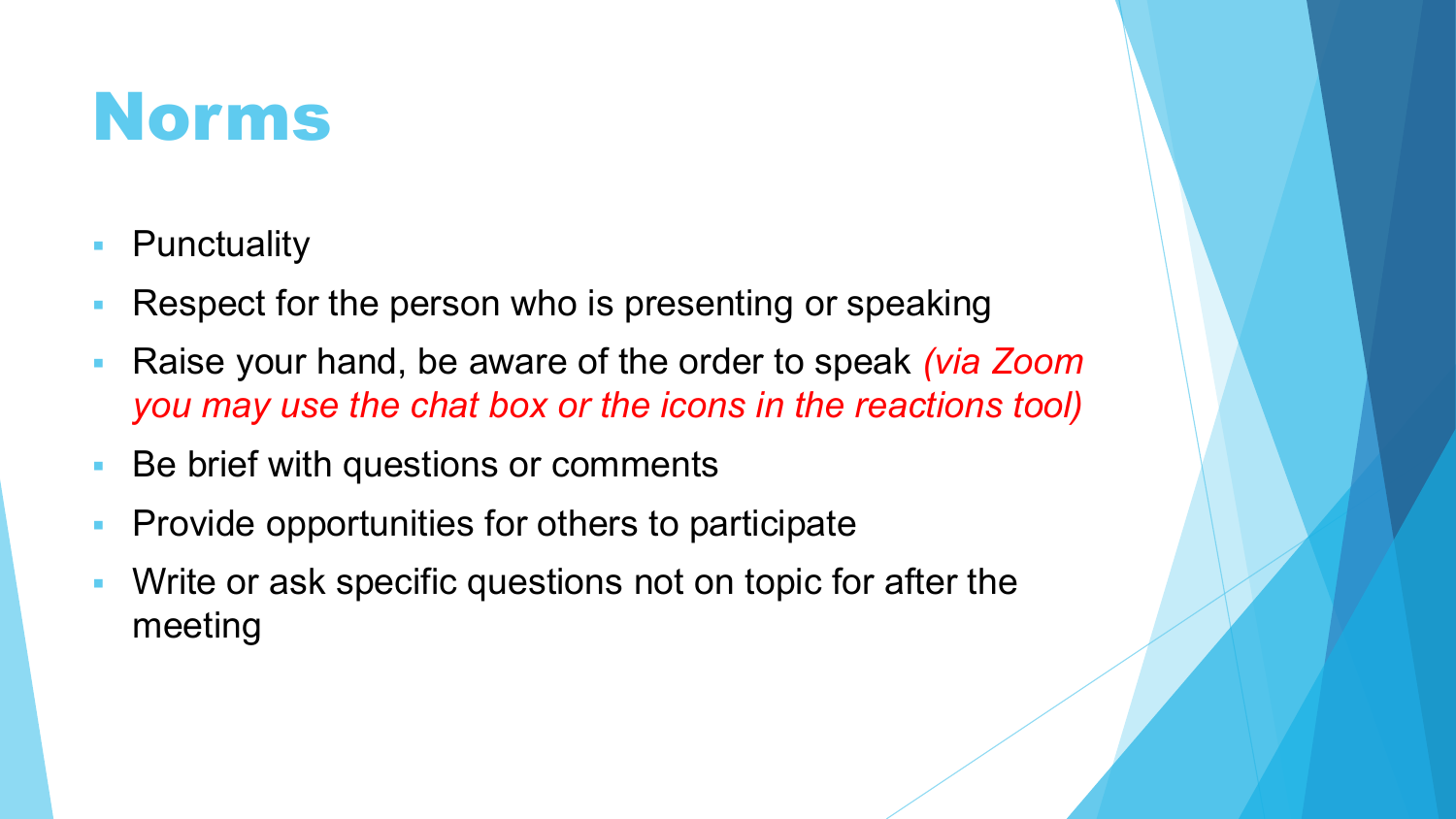### Normas

- Puntualidad
- Respeto a la persona que esta presentado o hablando
- Levantar la mano y estar consciente del orden para hablar *(via Zoom puede usar el chat o los iconos en las reacciones)*
- Ser breve con las preguntas y comentarios
- Dar oportunidad a otros para participar
- Escribir o hacer preguntas no relacionadas al tema después de la junta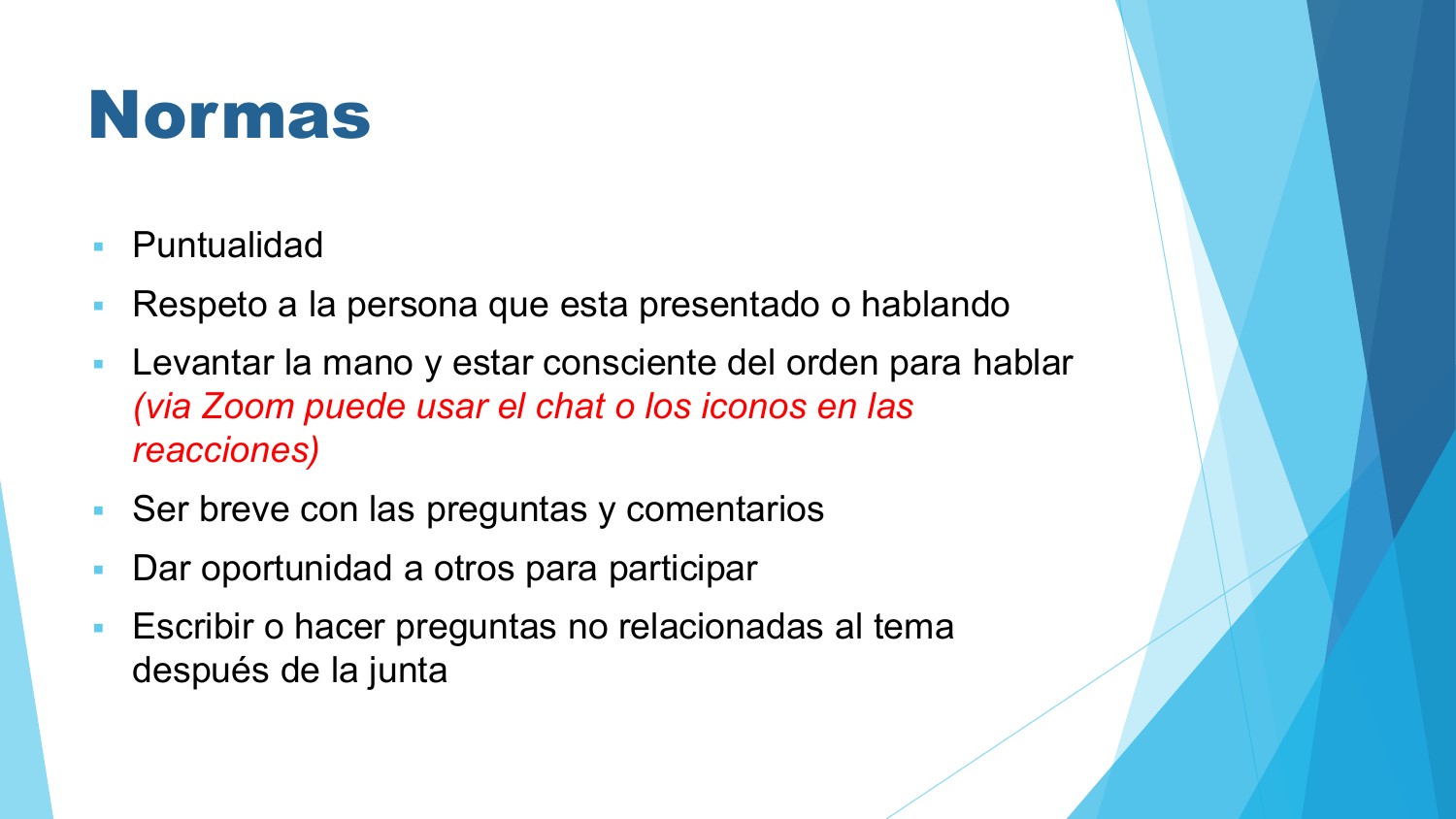# School Goals

### **Goal 1**

All students are ready for college and career

### **Goal 2**

**English Learners (ELs)** will become proficient in English while engaging in a rigorous, standards-aligned curriculum in the core content areas (ei. Math, Science, English, History)

### **Goal 3**

All students engaged in schools that are safe, well maintained and family-friendly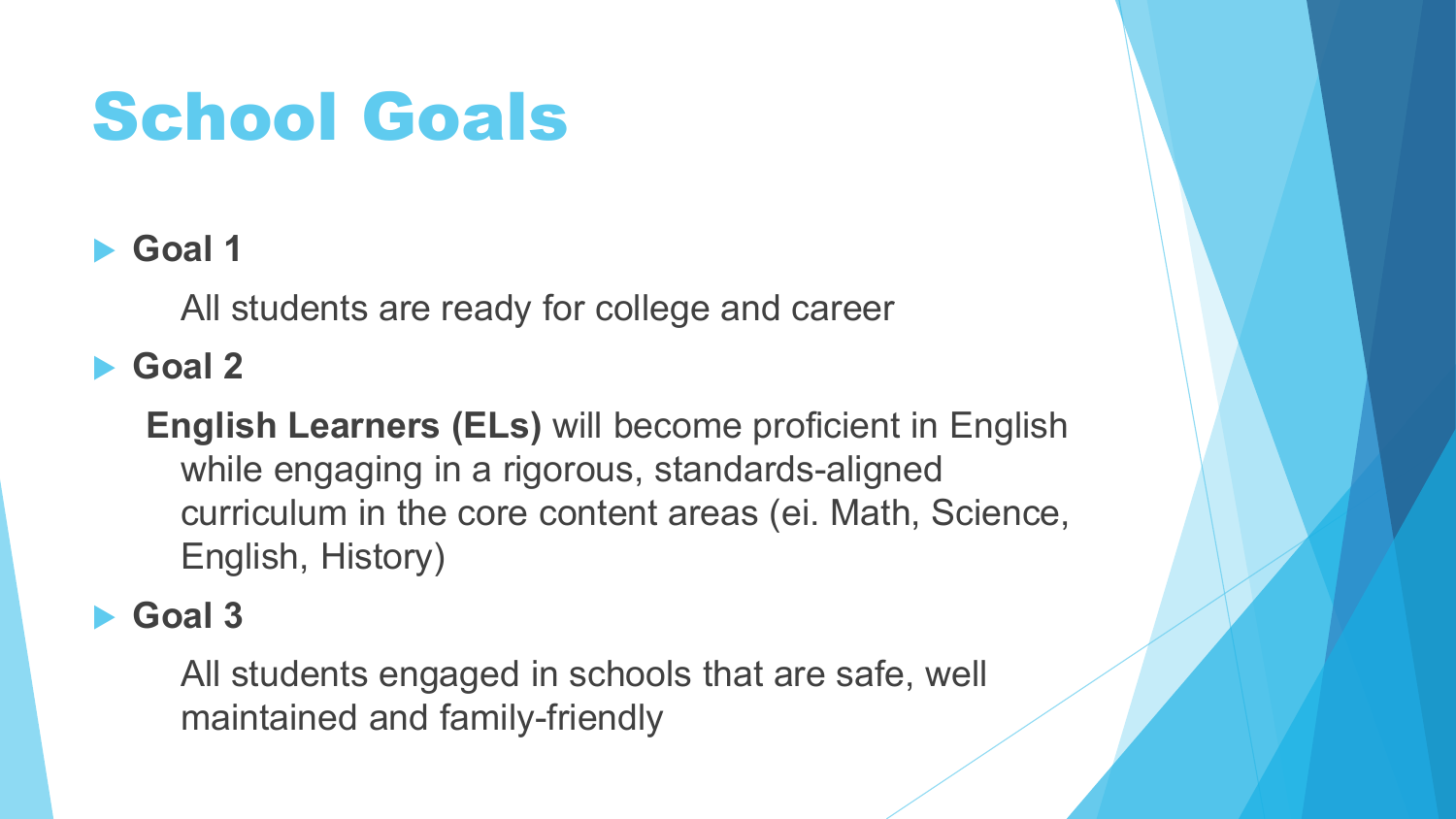### Metas de la Escuela

### **Meta 1**

Todos los estudiantes estan preparados para la universidad y carreras

### **Meta 2**

Estudiantes Aprendiz de Ingles *(siglas en ingles ELs)* seran proficientes en ingles al mismo tiempo de tomar clases rigorosas, clases alineadas a un curriculo basado a las estandares de las areas de contenimiento (ei. Matematicas, ciencia, materia de ingles, historia)

### **Meta 3**

Todos los estudiantes seran parte de escuelas seguras, adecuadas y serviciales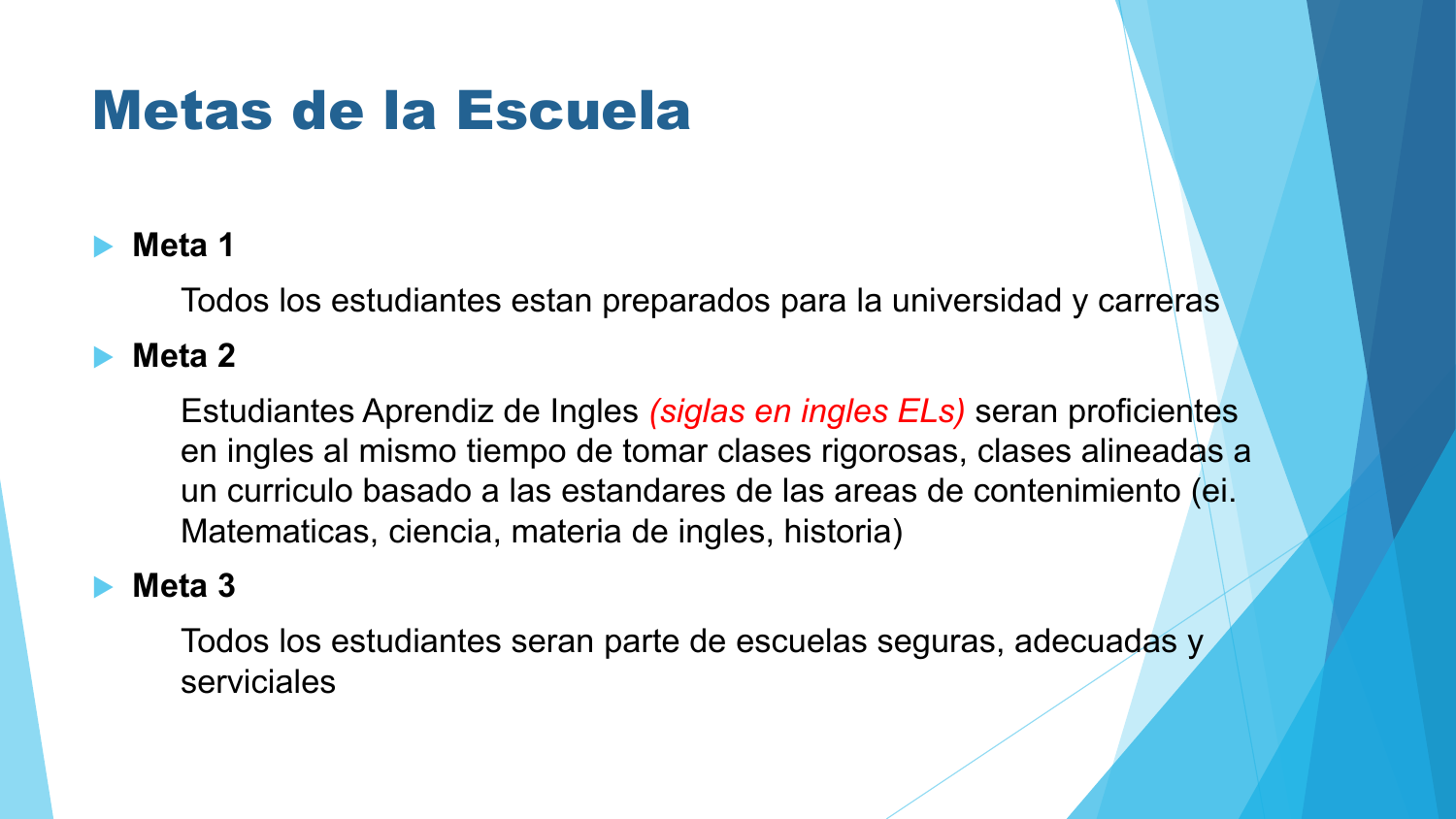## Purpose of ELAC

#### **ARTICLE II PURPOSE**

The purpose of the ELAC is to provide guidance and advice to the principal and staff with regards to the needs of students who are learning English as a second language. In achieving this purpose, the ELAC shall:

- 1. Assist in the development of the school-wide needs assessment.
- 2. Assist in ways to make parents aware of the importance of regular school attendance.
- 3. Advise the principal in the development of a site plan for English Learners. Submit recommendations to the school site council for consideration of inclusion in the Single Plan for Student Achievement (SPSA).
- 4. Receive training materials and training, planned in full consultation with committee members, to assist members in carrying out their legal responsibilities.
- 5. Elect one DELAC Representative and up to two DELAC Alternate Representatives to the District English Learner Advisory Committee (DELAC).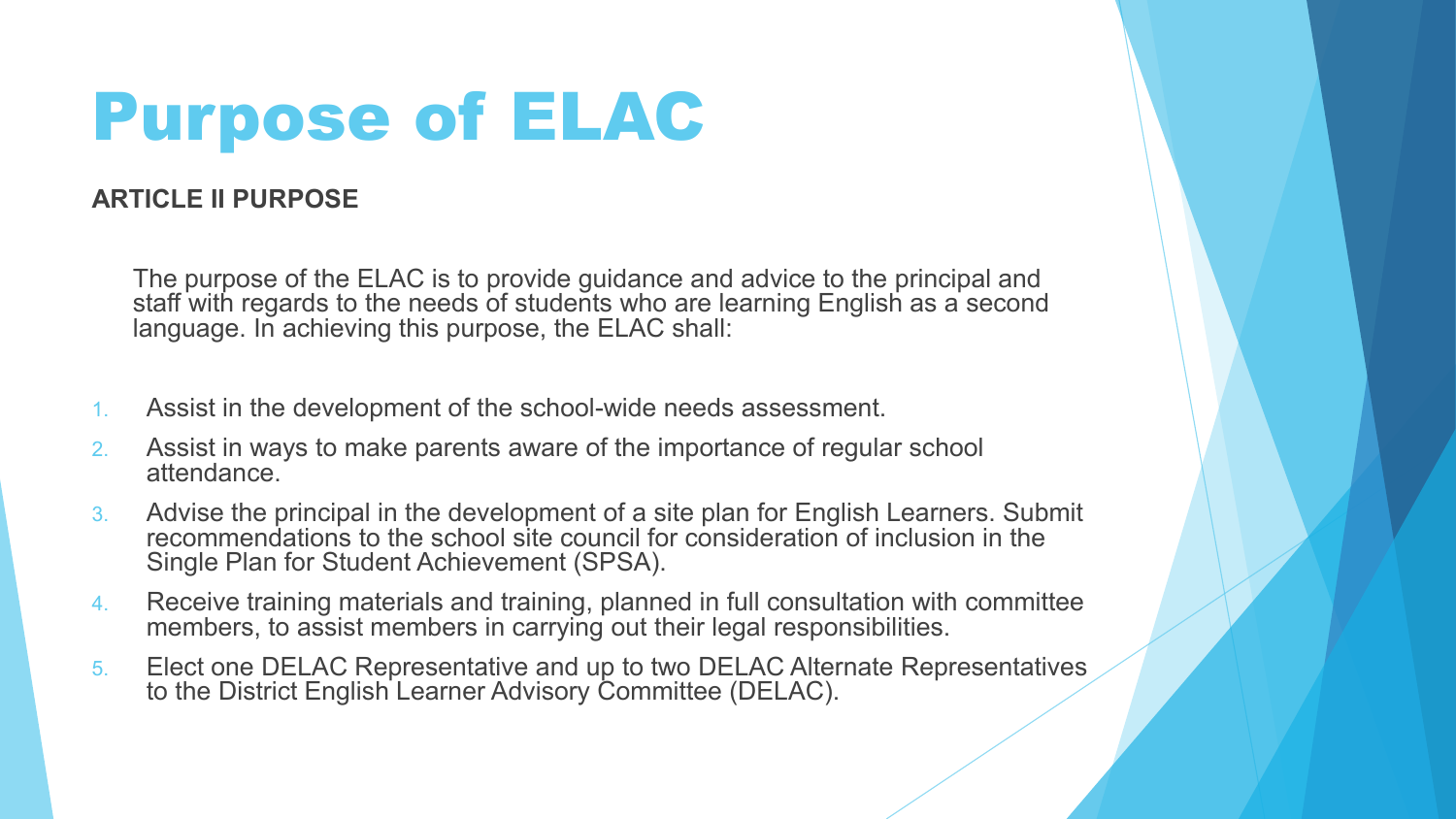# Proposito de ELAC

#### **ARTÍCULO II: PROPÓSITO**

Comité Asesor de Estudiantes de Inglés de cada escuela debe asesorar y asistir a la escuela en todo lo relacionado con los siguientes, de acuerdo al plan Único para el Rendimiento Académico Estudiantil (SPSA, por sus siglas en inglés) y el Título III. (Código 62002.5)

- 1. Ayudar en el desarrollo de la evaluación de necesidades en toda la escuela.
- 2. Ayudar en las maneras de hacer que los padres estén consientes en la importancia de la asistencia regular a la escuela.
- 3. Asesorar al director en el desarrollo de un plan para los Estudiantes del Inglés. Presentar recomendaciones al concilio escolar para considerar su inclusión en el Plan Único para el Logro Estudiantil (SPSA).
- 4. Recibir materiales de capacitación, planeados en plena consulta con los miembros del comité, para asistir a los miembros en el desempeño de sus responsabilidades legales.
- 5. Elegir un **Representante de DELAC** (nivel del distrito escolar) y hasta dos **Representantes Alternos** para el Comité Asesor para estudiantes de Ingles del Distrito Escolar (siglas en ingles DELAC).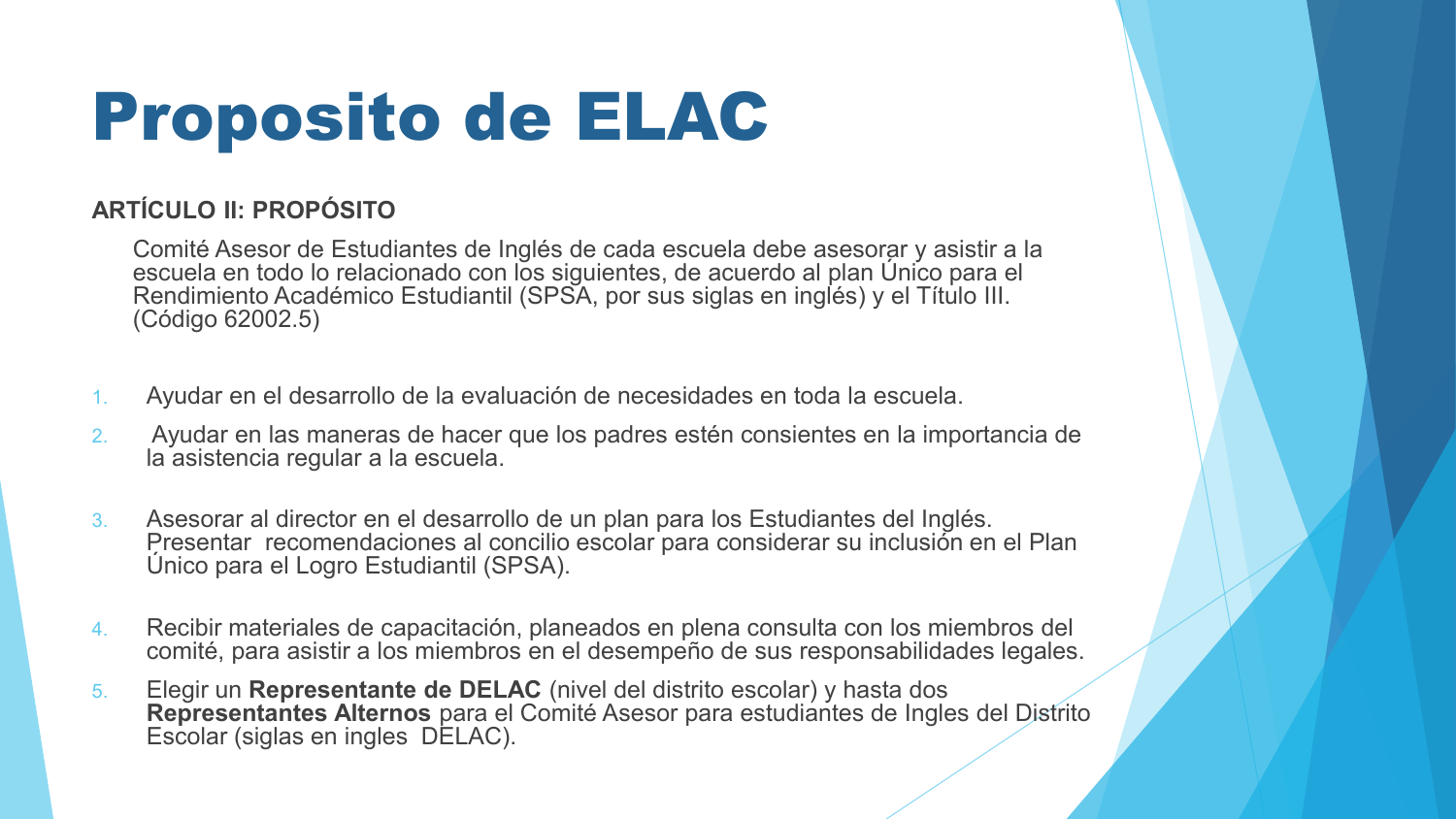# Yearly Mandated Topics

**September-October**

**Receive training materials and training, planned in full consultation with committee members, to assist members in carrying out their legal responsibilities.**

Establish ELAC/elect members

Train on duties and responsibilities

Review ELAC bylaws

Nominations for ELAC officers and DELAC representative

**November-December**

**Elect at least one ELAC member to the District English Learner Advisory Committee (DELAC)**

Elect ELAC officers (including DELAC representative)

**Advise the principal in the development of a site plan for English Learners. Submit recommendations for inclusion in the SPSA.**

Review EL student data (ELPAC, CAASP etc.)

Review programs, goals and objectives for EL students (SPSA)

Review LCAP goals related to ELs

Gather recommendations from ELAC to share with the Site Council (to inform the site EL plan/ SPSA)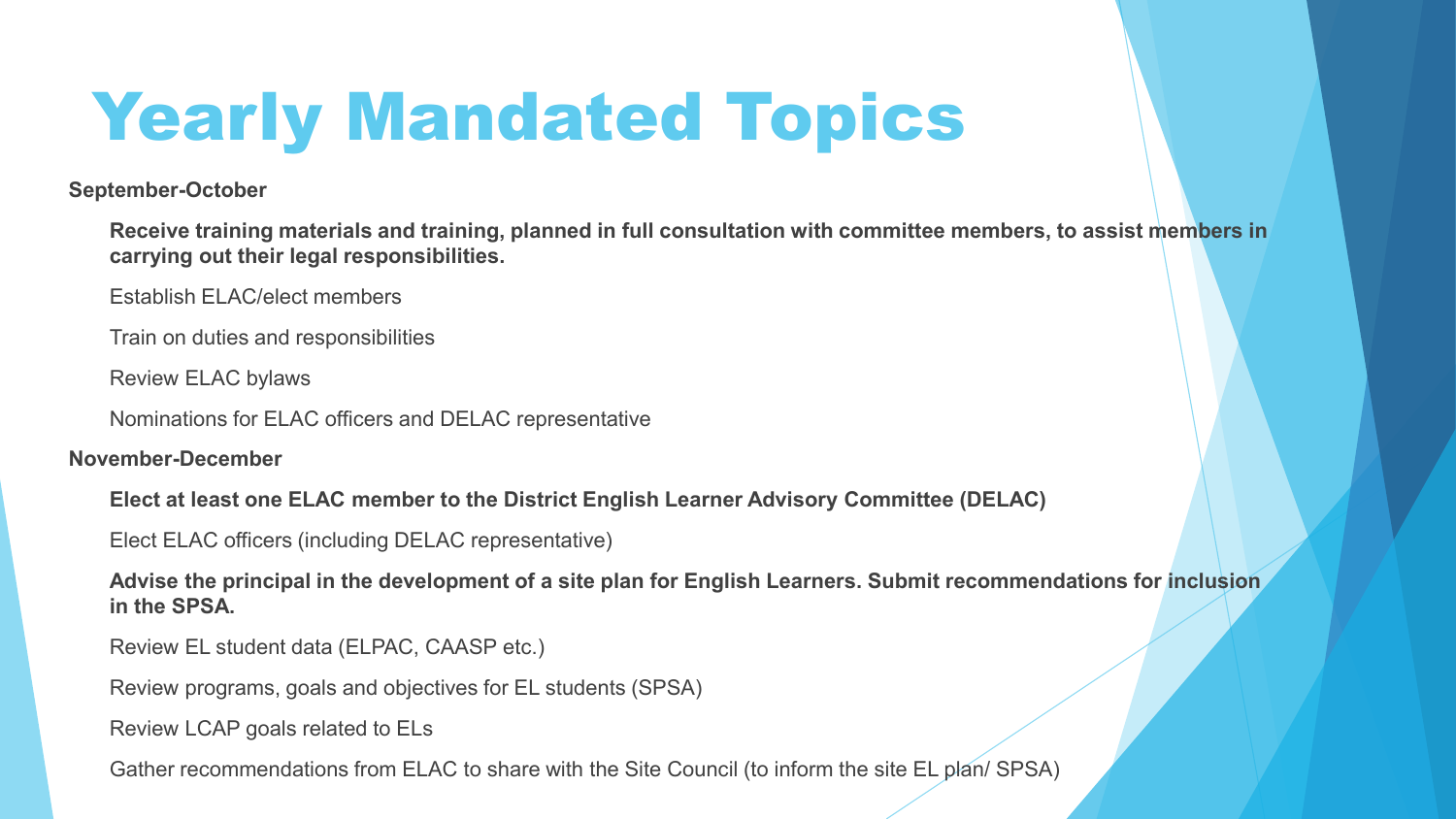# Yearly Mandated Topics

**January-February**

**Assist in the development of the school-wide needs assessment and ways to make parents aware of the importance of regular school attendance.**

Discuss ideas for promoting attendance

Discuss EL needs assessment, timeline & outreach to families

Agendize review of results with ELAC

#### **March-April**

Review language census data and impact on site

Discuss EL needs assessment results

**Gather recommendations from ELAC to be shared with the Site Council (to inform the site EL plan/ SPSA)**

Review effectiveness of ELAC activities (current school year)

Plan for next school year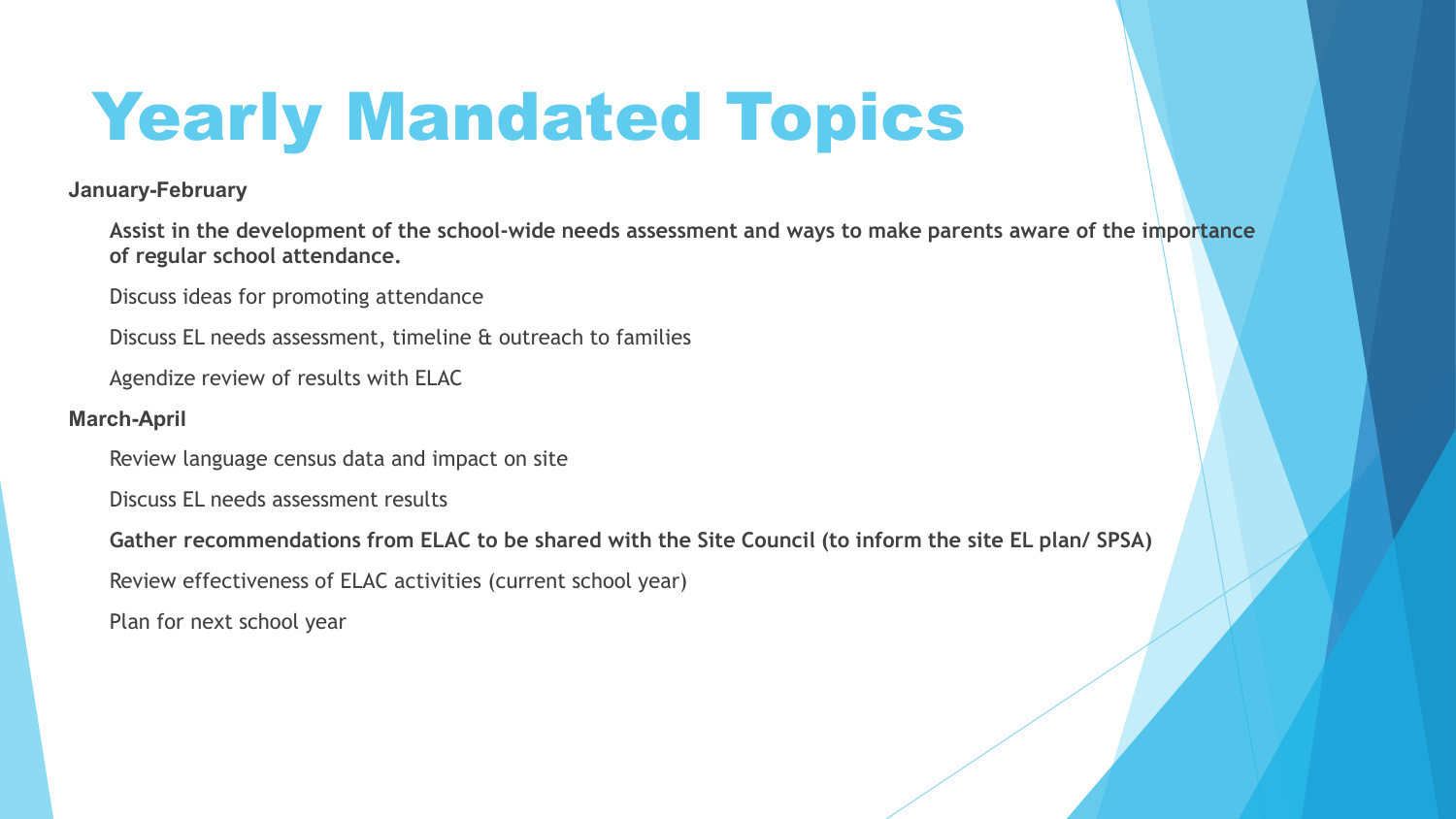## Temas Mandatorios

#### **Septiembre-Octubre**

- Recibir material y entrenamiento, planeado en plena consulta con miembros del comité, para ayudar a los miembros en del desempeño de sus responsabilidades legales.
- Establecer ELAC / miembros elegidos
- Entrenar en deberes y responsabilidades
- Revisar los estatutos de ELAC
- Nominaciones para los oficiales de ELAC y representante de DELAC

#### **Noviembre-Diciembre**

- **Elegir al menos un miembro de ELAC al Comité Asesor de Estudiantes de Inglés del Distrito (DELAC)**
- Elegir a los oficiales de ELAC (incluido el representante de DELAC)
- **Asesorar al director en el desarrollo Plan Único para el Rendimiento Académico (SPSA) para los Estudiantes del Inglés. Enviar Recomendaciones para su inclusión en el SPSA.**
- Revisar los datos de los estudiantes EL (ELPAC, CAASP, etc.)
	- Revisar programas, metas y objetivos para estudiantes EL (SPSA)
	- Revisar los objetivos de LCAP relacionados con ELs
	- Reunir recomendaciones de ELAC para compartir con el Concilio de

• Gobernación (para informar el plan para EL/ SPSA)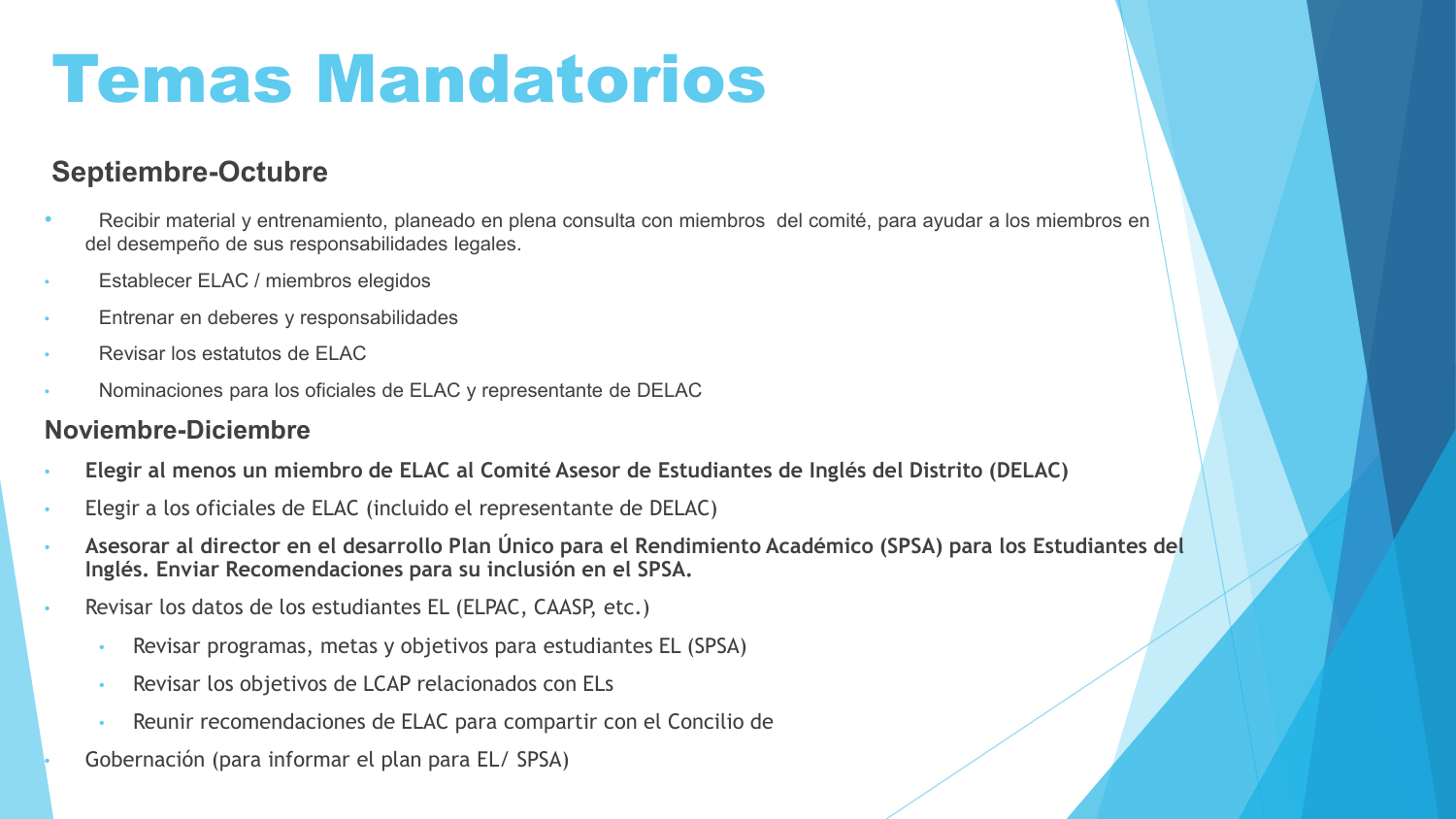## Temas Mandatorios

#### **Enero-Febrero**

**Ayudar en el desarrollo de la evaluación de las necesidades de la escuela y las maneras de que los padres estén conscientes de la importancia de la asistencia regular a la escuela.**

Discutir ideas para promover la asistencia

Discutir la evaluación de necesidades de EL y cronología para involucrar a las familias

Poner en la agenda de ELAC la revisión de los resultados

#### **Marzo-Abril**

**Revisar los datos del censo de idiomas y el impacto a la escuela**

Discutir los resultados de la evaluación de necesidades del EL

Reunir las recomendaciones de ELAC para compartirlas con el Concilio de la escuela (para informar el plan para EL/ SPSA)

Revisar la efectividad de las actividades del ELAC para el próximo año escolar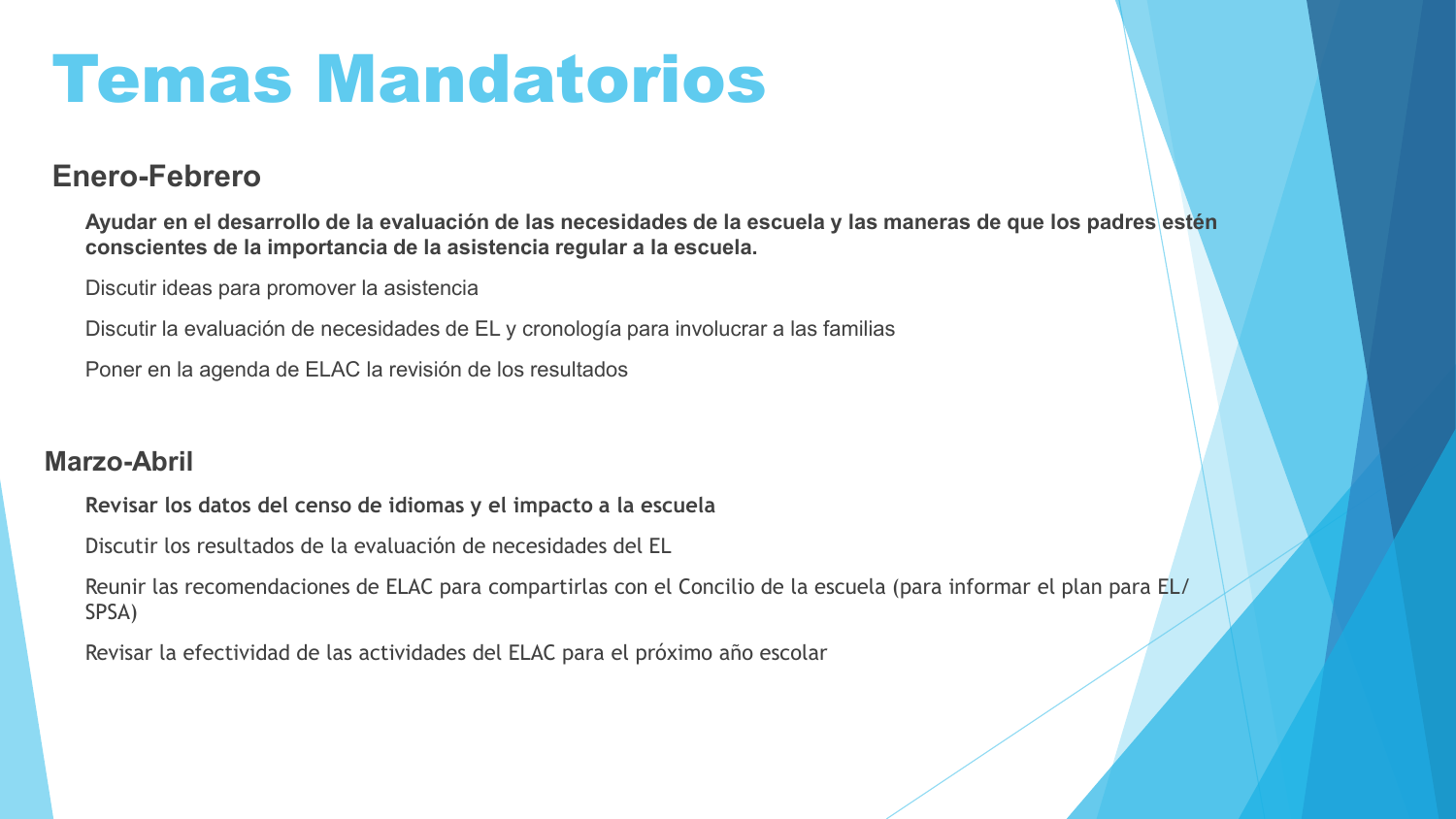### ELAC Bylaws SM-MUSD

▶ Handbook : ELAC Handbook English.docx

**The Green Act** 

Green Act Requirements English.docx

▶ Roberts Rules of Order

▶ Meeting Functions (handbook, pg. 22)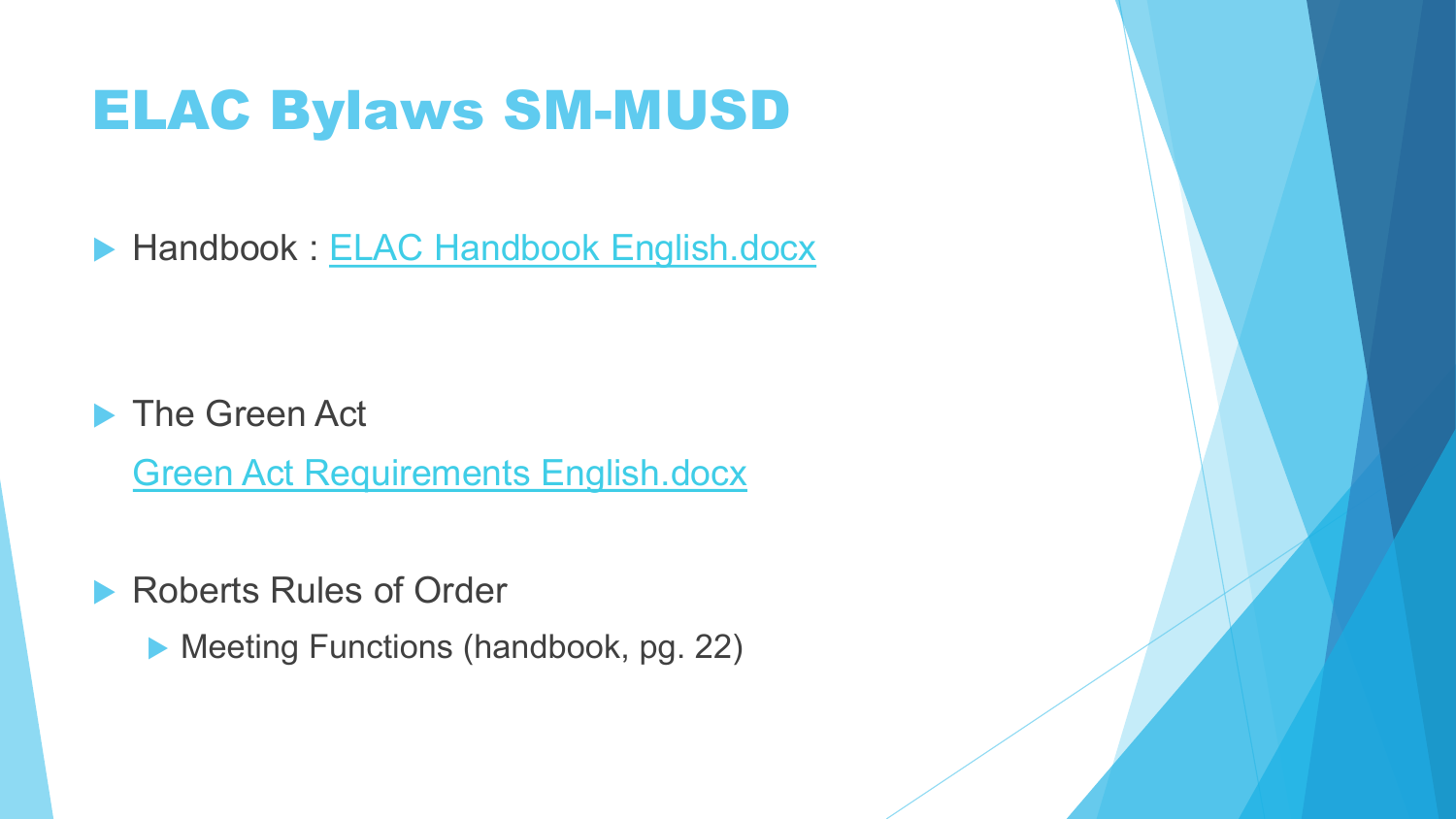### Reglamientos de ELAC SM-MUSD

- Manual ELAC Handbook Spanish.docx
- Repasen los reglamientos
- Decreto "Green Act"
	- ▶ Decreto Green Act
- ▶ Roberts Rules of Order
	- **Función de las Reuniones (manual, pg.22)**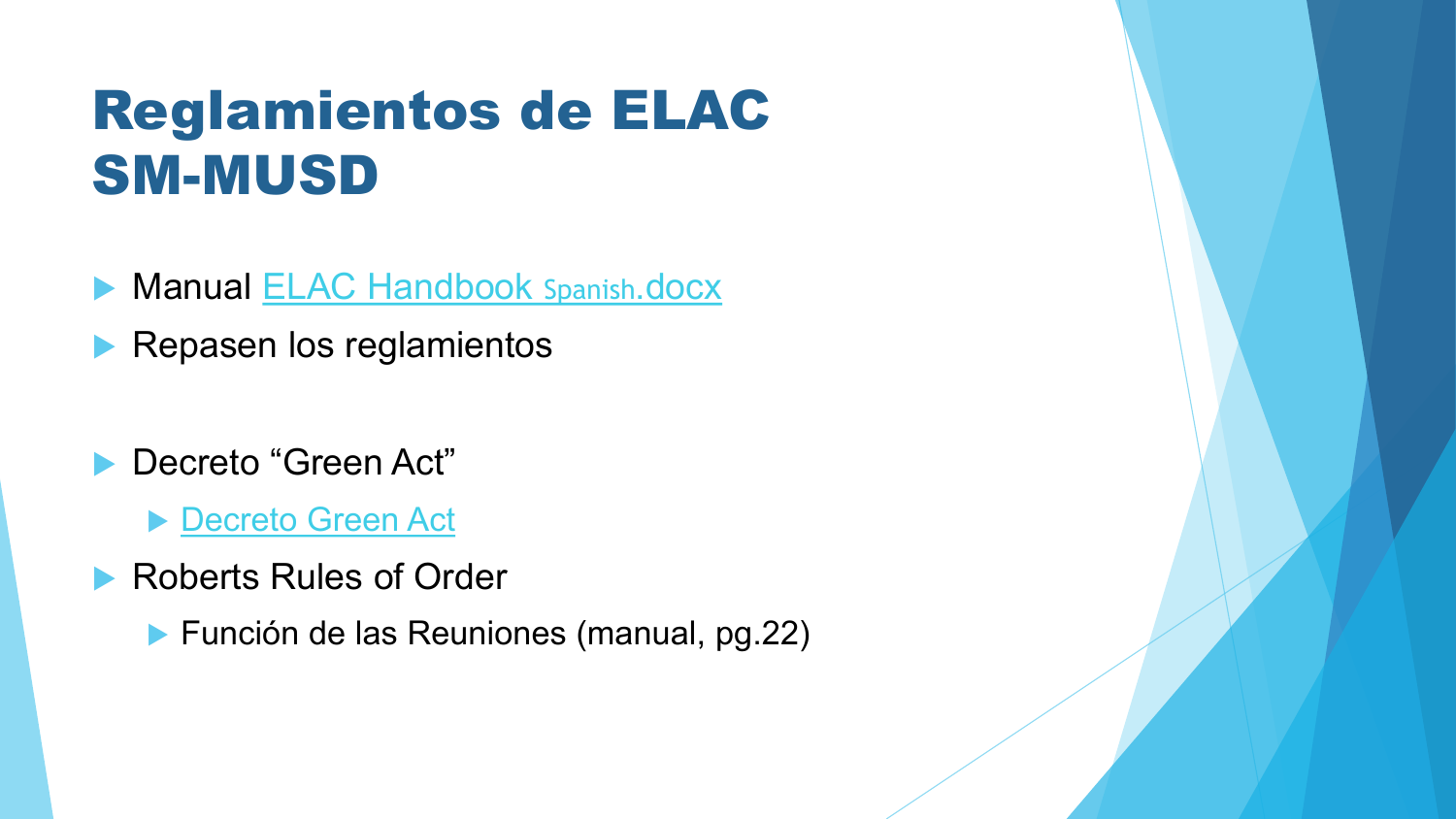### Members

#### **ARTICLE III MEMBERS**

#### **SECTION 1. COMPOSITION OF THE ELAC**

A school site with 21 or more English Learners must have a functioning English Learner Advisory Committee (ELAC) comprised of parents from the school site. Parents of English Learners comprise at least the same percentage of the ELAC membership, as English Learners constitute of the school's total student population.

#### **SECTION 2. SELECTION OF MEMBERS**

Parents or guardians of English Learners must have an opportunity to elect parent members to serve on the ELAC committee.

#### **SECTION 3. TERM OF OFFICE**

All members of the ELAC shall serve a term of two years. At the end of each representative member's term, membersh<u>ip</u> terminates. In order to continue to serve as an ELAC member, the member must be re-elected by their school's ELAC.

#### **SECTION 4. VOTING RIGHTS**

Each elected member shall be entitled to one vote and may cast that vote on each matter submitted to a vote of the ELAC. Absentee ballots shall not be permitted.

#### **SECTION 5. TERMINATION OF MEMBERSHIP**

Membership should automatically terminate for any member who is absent without justification from three meetings in succession.

#### **SECTION 6. TRANSFER OF MEMBERSHIP**

Membership in the Advisory Committee is not transferable.

#### **SECTION 7. VACANCY**

Any parent vacancy on the ELAC that occurs during the school year shall be filled by the school's ELAC President.

#### **SECTION 8. RESIGNATION**

Any ELAC member may terminate his/her membership by submitting a written letter of resignation to the ELAC President.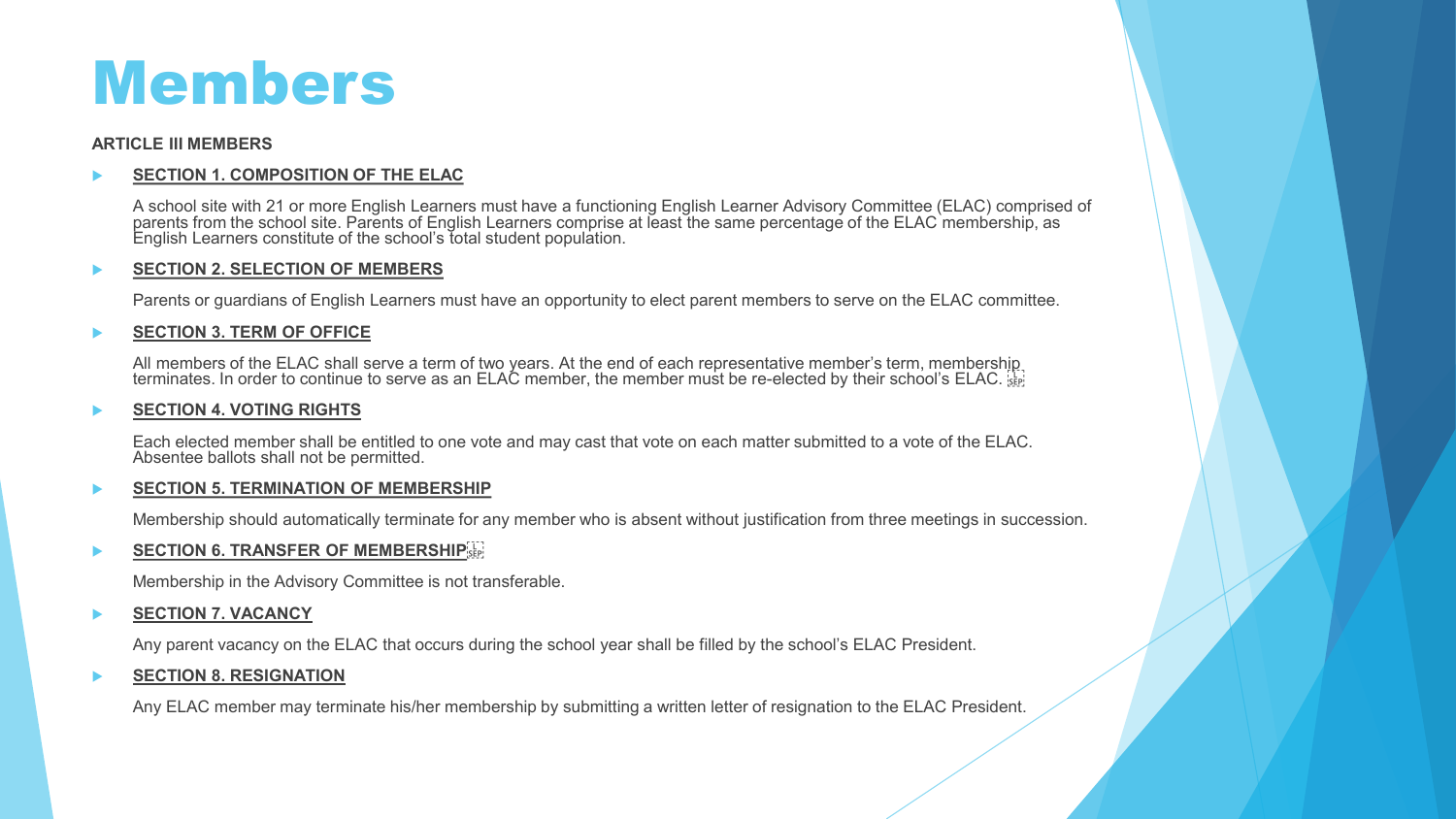## Miembresia

**ARTÍCULO III: MEMBRESÍA**

#### SECCIÓN 1: COMPOSICIÓN DE ELAC:

Una escuela con 21 o más estudiantes de inglés debe tener un Comité Asesor de Estudiantes de Inglés (ELAC), compuesto de por padres de la escuela. Los padres de Estudiantes de inglés forman al menos el mismo porcentaje de la membresía de ELAC que los estudiantes de inglés constituyen de la población estudiantil total de la escuela.

SECCIÓN 2: SELECCIÓN DE MIEMBROS:

Los padres o guardianes de los estudiantes de inglés deben tener la oportunidad de elegir a los padres miembros para servir en el comité ELAC.

**EL SECCIÓN 3: DURACIÓN DEL MANDATO** 

Todos los miembros del ELAC tendrán un mandato de dos años. Al final del mandato de cada miembro representativo, la membresía termina. Para continuar sirviendo como miembro de reelegido por ELAC de su escuela.

SECCIÓN 4: DERECHO AL VOTO

Cada miembro elegido tendrá derecho a un voto y podrá votar sobre cada asunto sometido a votación del ELAC. No se permitirán boletas del voto ausente.

**EN SECCIÓN 5: TERMINACIÓN DEL CARGO DE MIEMBRO** 

La membresía debe terminar automáticamente para cualquier miembro que esté ausente sin justificación de tres reuniones sucesivas.

- **DECCIÓN 6: TRANSFERENCIA DE MEMBRESÍA** La membresía en el Comité Consultivo no es transferible.
- **D** SECCIÓN 7: VACANTE

Cualquier vacancia de padres en el ELAC que ocurra durante el año escolar será llenado por el presidente de ELAC de la escuela.

**ELECCIÓN 8: RESIGNACIÓN** 

Cualquier miembro de ELAC puede cancelar su membresía enviando una carta de renuncia por escrito al Presidente  $de$  FLAC.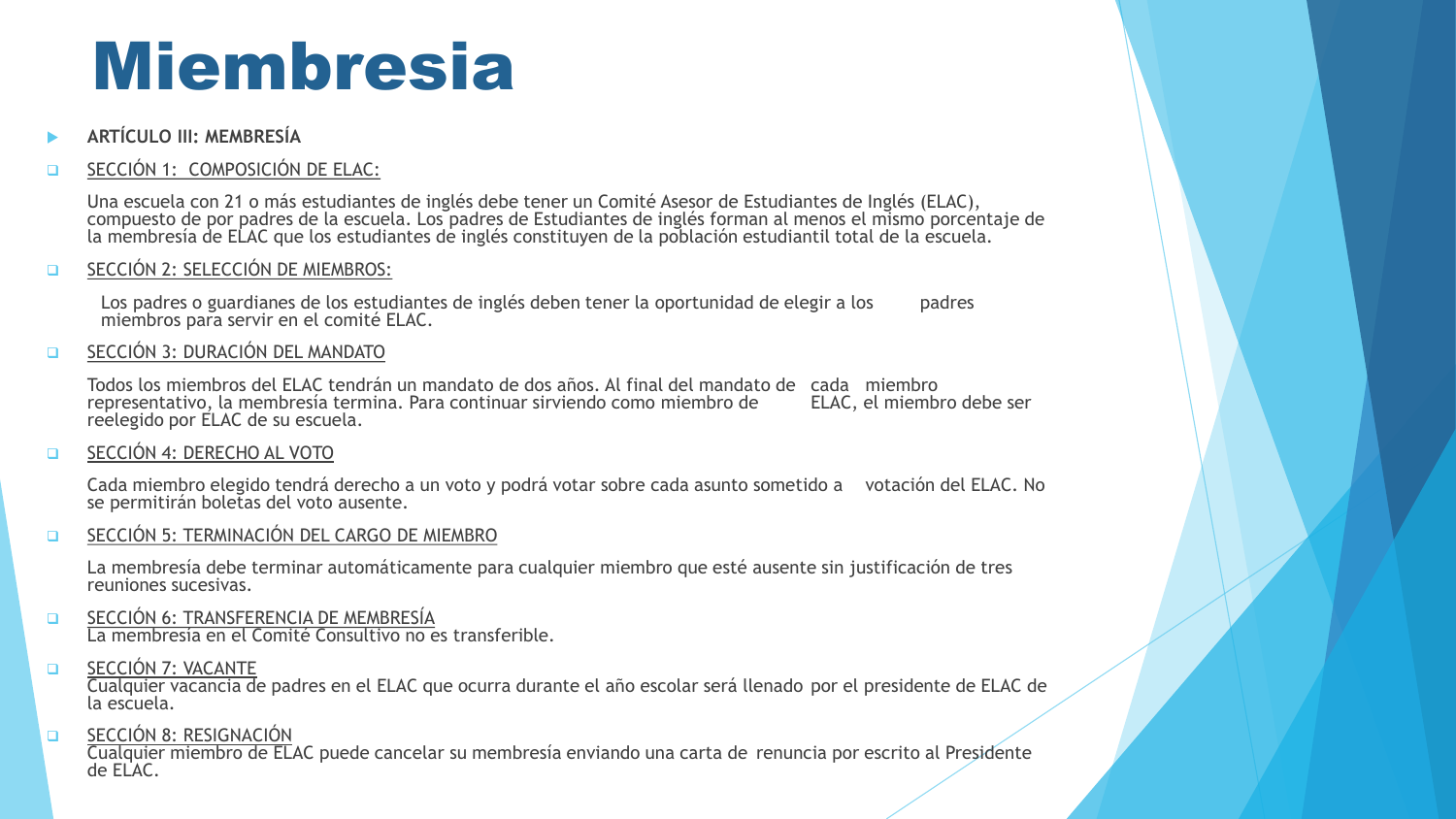

#### **ARTICLE IV**

#### **Q** SECTION 1. OFFICERS

The officers of the ELAC shall include a President, Vice President, Secretary and a representative to the DELAC and alternates. It is recommended that parents of English Learners serve as President and Vice-<br>President.

#### **Q SECTION 2. ELECTION AND TERM OF OFFICE**

The officers of the ELAC shall be elected at the second ELAC meeting. Officers shall serve for two years in a single office.

#### **G** SECTION 3. REMOVAL OF OFFICERS

Any officer may be removed from their office by a two-thirds vote of all ELAC members. Elected officers shall be terminated automatically when a member has three consecutive unexcused absences.

#### **D** SECTION 4. VACANCY

If a vacancy occurs during the school year, the President shall appoint an ELAC member to fill the position for the remainder of the school year.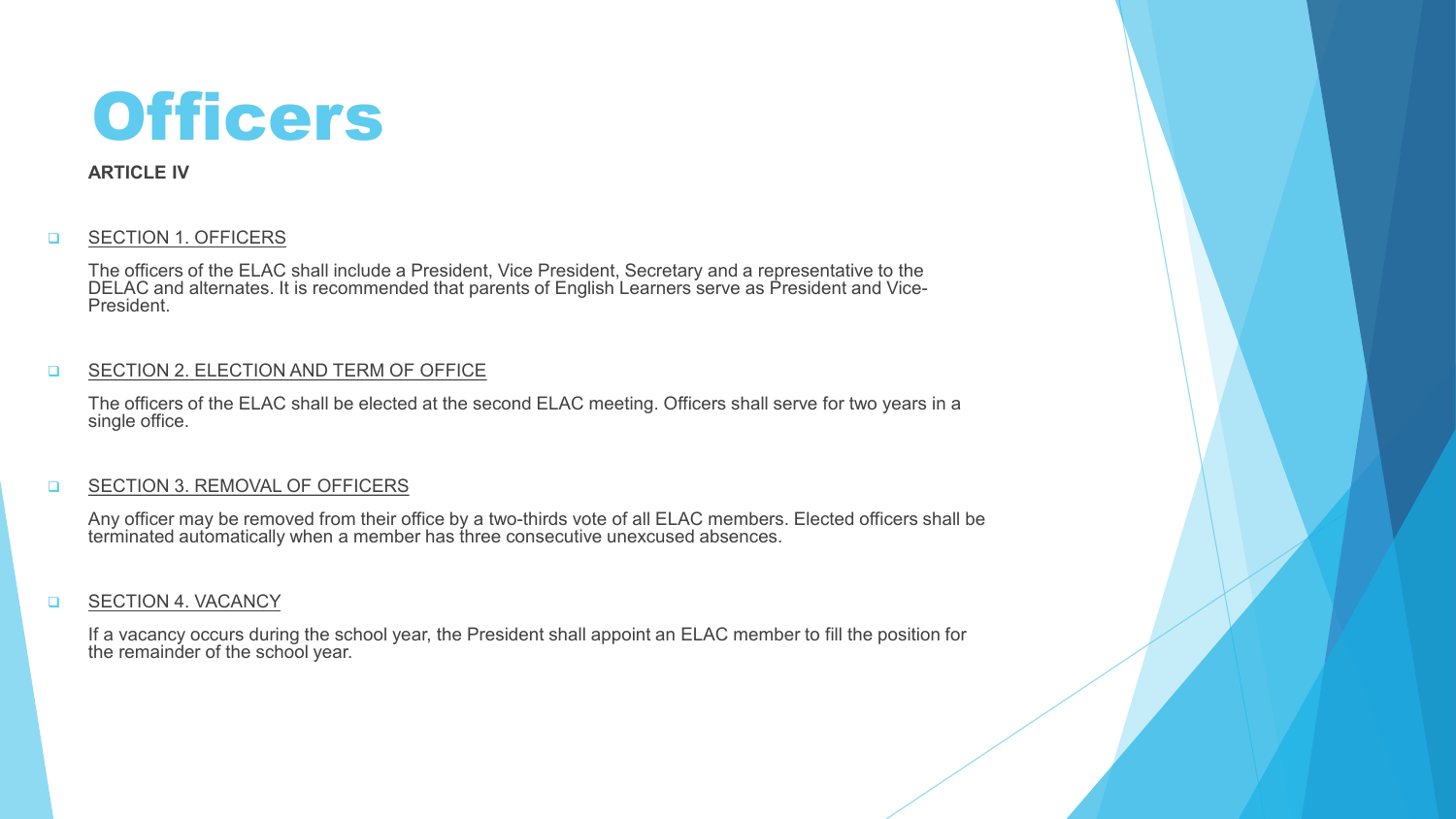## Los Oficiales

#### **ARTICULO IV**

#### **Q** SECCIÓN 1. OFICIALES

Los oficiales del ELAC incluirán un Presidente, un Vicepresidente, un Secretario y un representante al DELAC y suplentes.

#### SECCIÓN 2. ELECCIÓN Y DURACIÓN DE LA OFICINA

Los oficiales del ELAC serán elegidos en la segunda reunión del ELAC. Los oficiales servirán durante dos años en un solo puesto. Se recomienda que los padres de Estudiantes de Inglés sirvan como Presidente y Vicepresidente.

#### SECCIÓN 3. TERMINACIÓN DEL MANDATO DE OFICIALES

Cualquier oficial puede ser quitado de su posición por un voto de dos tercios de todos los miembros de ELAC. Los oficiales electos serán terminados automáticamente cuando un miembro tiene tres ausencias injustificadas consecutivas.

#### **BECCIÓN 4. VACANTE**

Si una vacancia ocurre durante el año escolar, el Presidente nombrará un miembro de ELAC para ocupar el puesto por el resto del año escolar.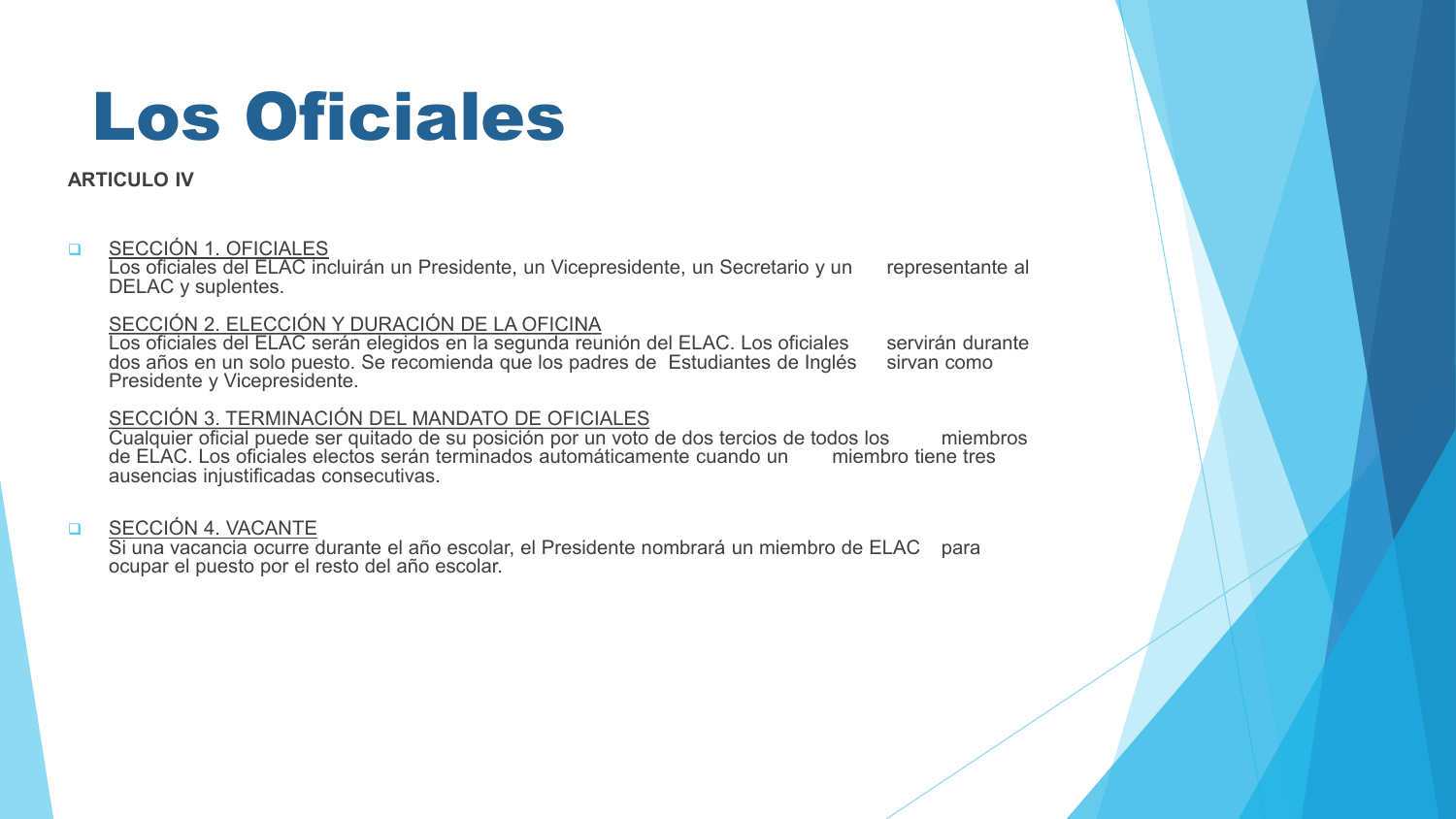## President

- **Facilitates all the ELAC Meetings**
- Plans the agenda in collaboration with ELAC administrator and the community liaison
- **Maintains order during the meeting**
- Signs all letters, reports, minutes, and other communications for ELAC
- Assumes other duties as assigned
- Participates in other school committees
- Represents school in certain events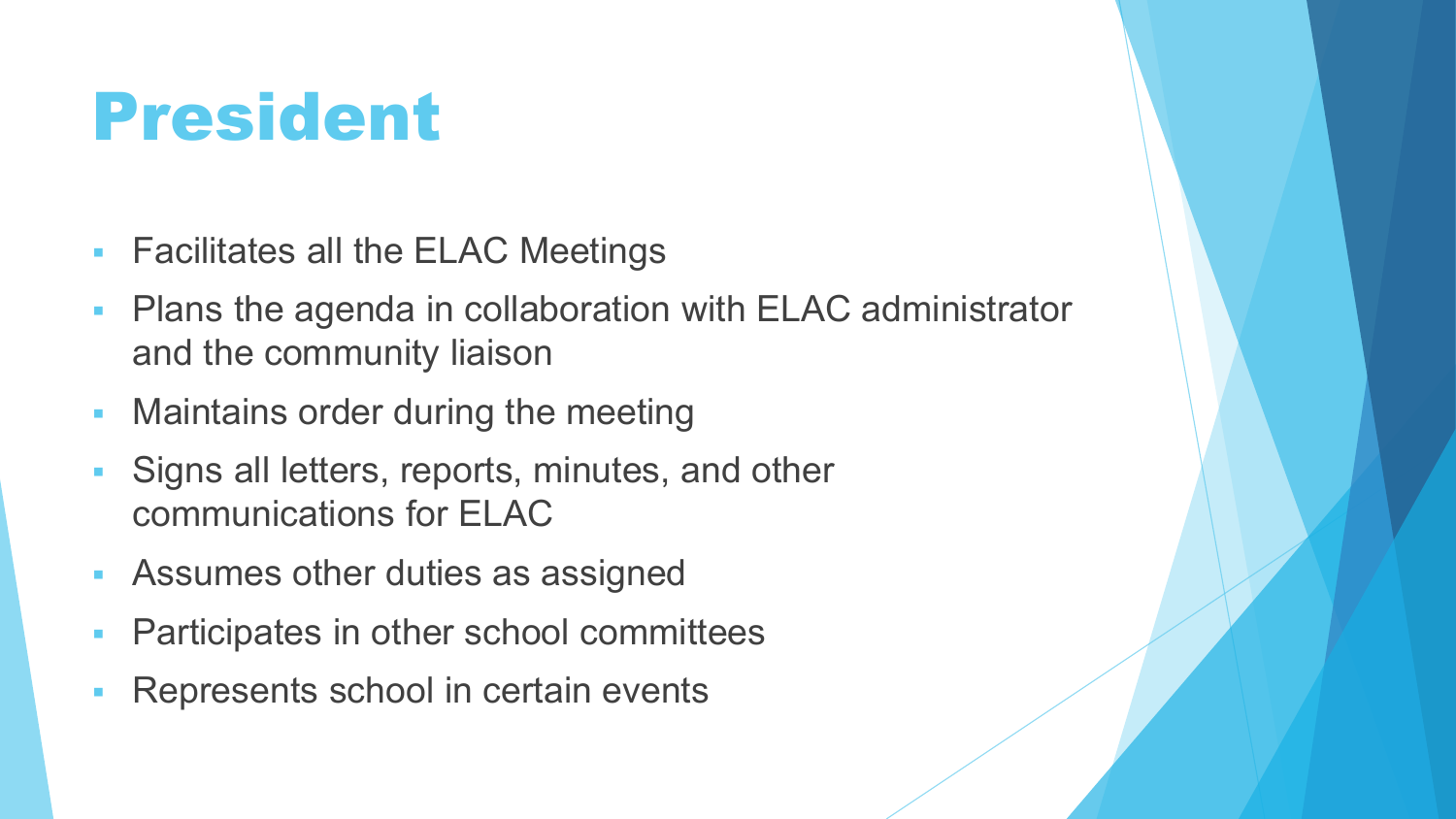## Presidente

- Facilita todas las juntas de ELAC
- Planea la agenda en colaboración con el administrador y comunitaria de enlace familiar
- Mantiene el orden durante la junta
- Firma todas las cartas, reportes, actas, y otras comunicaciones de ELAC
- Asume otras responsibilidades como sean asignadas
- Toma parte en otros comites de la escuela
- Representa a la escuela en ciertos eventos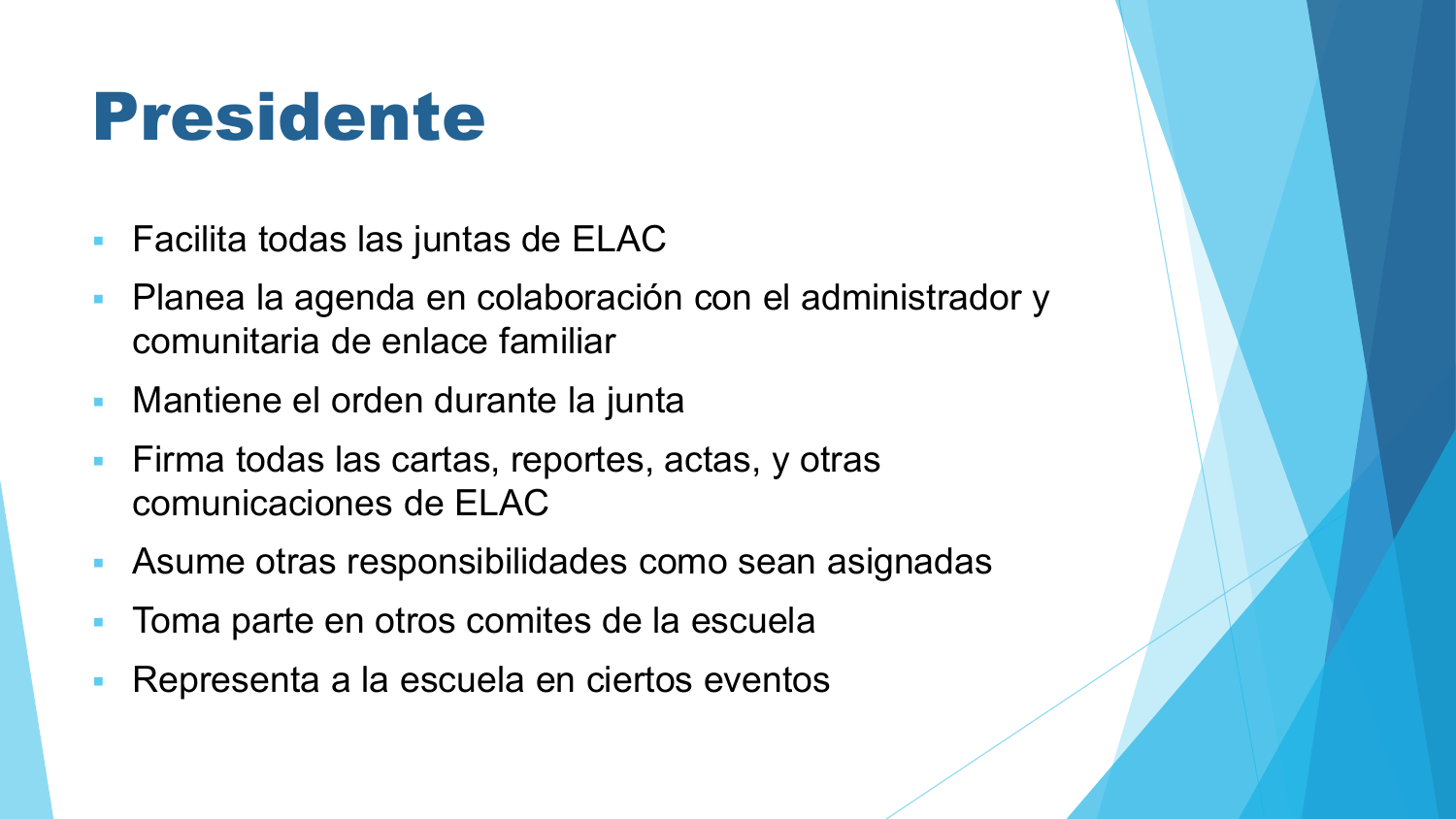# Vice President or Co-President

- Assists the president
- **Participates in the development of the meeting agendas**
- Represents the president or the ELAC in assigned duties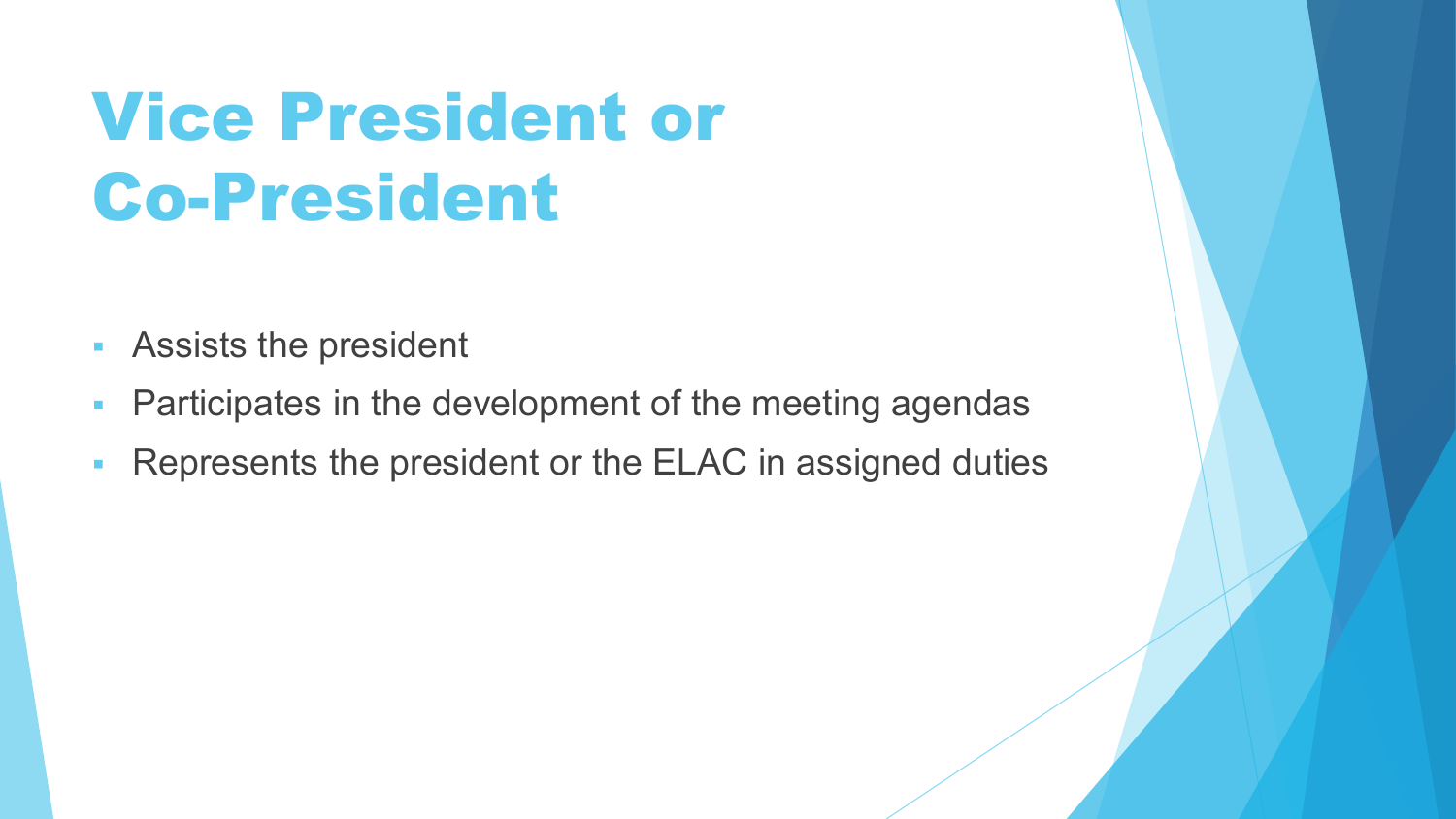### Vice-Presidente o Co-presidente

Asiste al presidente

- Participa en el desarollo de las agendas para las reuniones
- Representa al president o ELAC en areas asignadas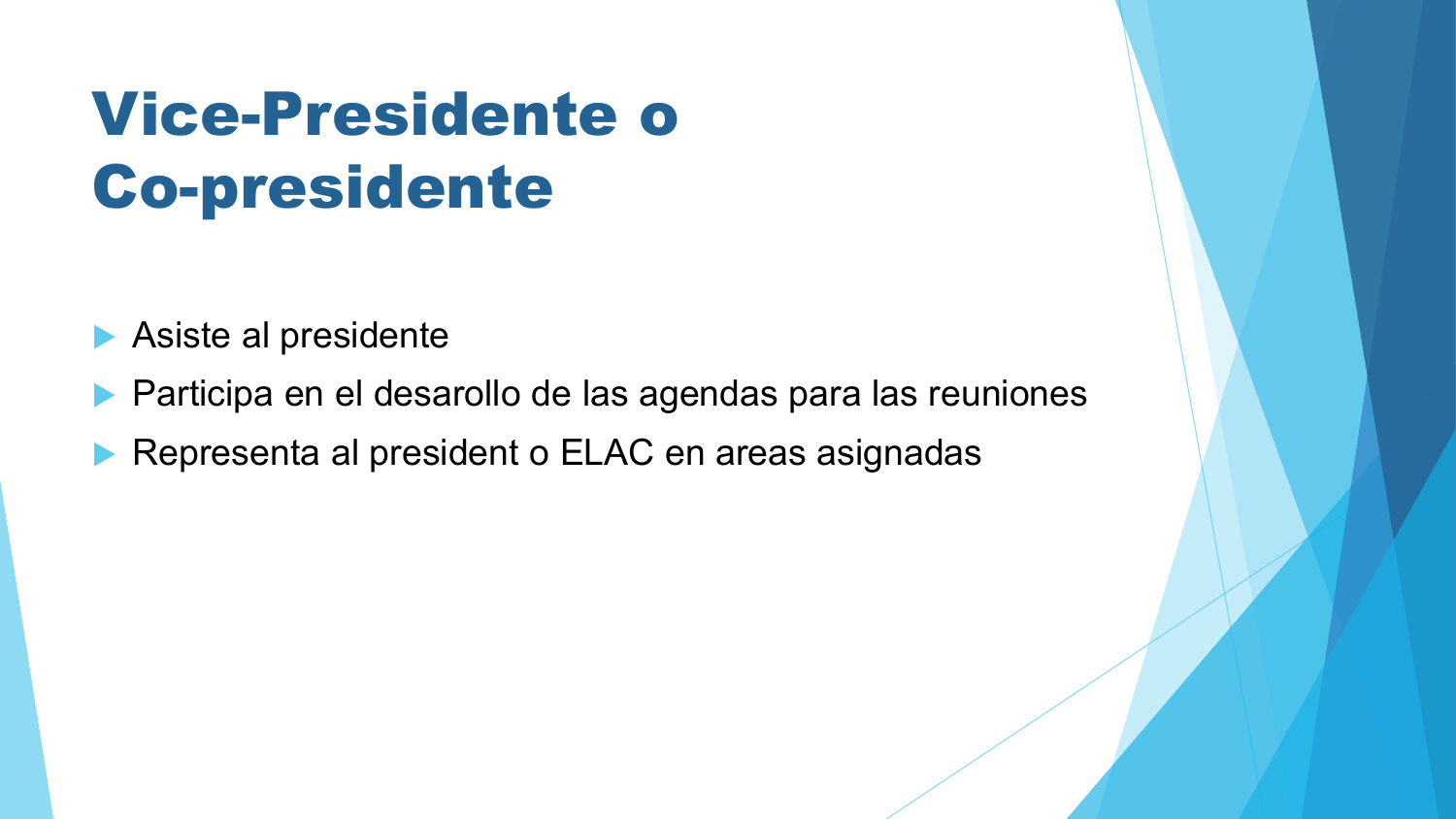# **Secretary**

- **Takes and reads minutes**
- Keeps time in the meeting
- **Performs such duties that are assigned by the chairperson**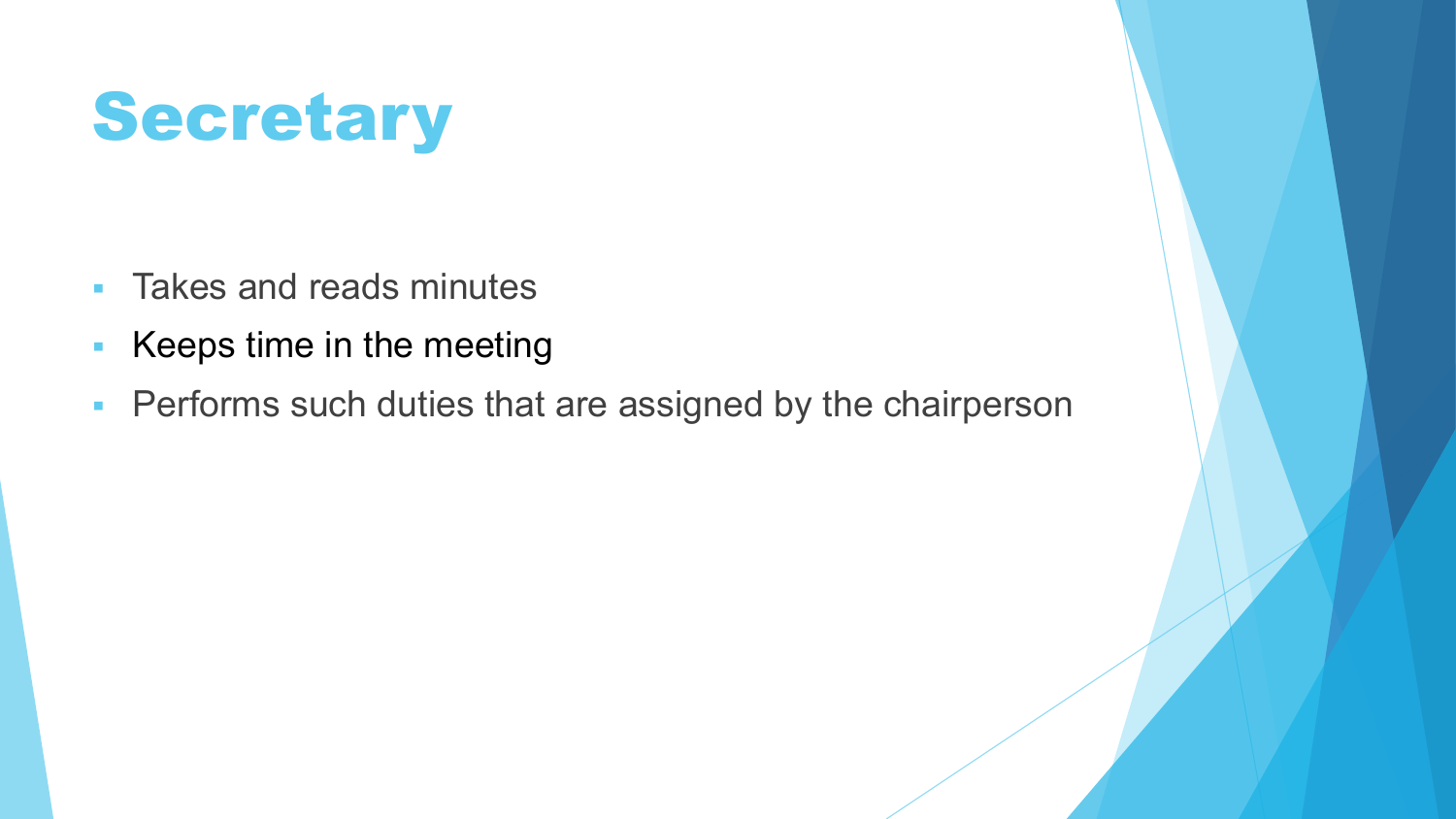## Secretaria

- **Toma y lee las actas**
- **Mantiene el tiempo en la junta**
- Cumple con responsabilidades asignadas por el presidente.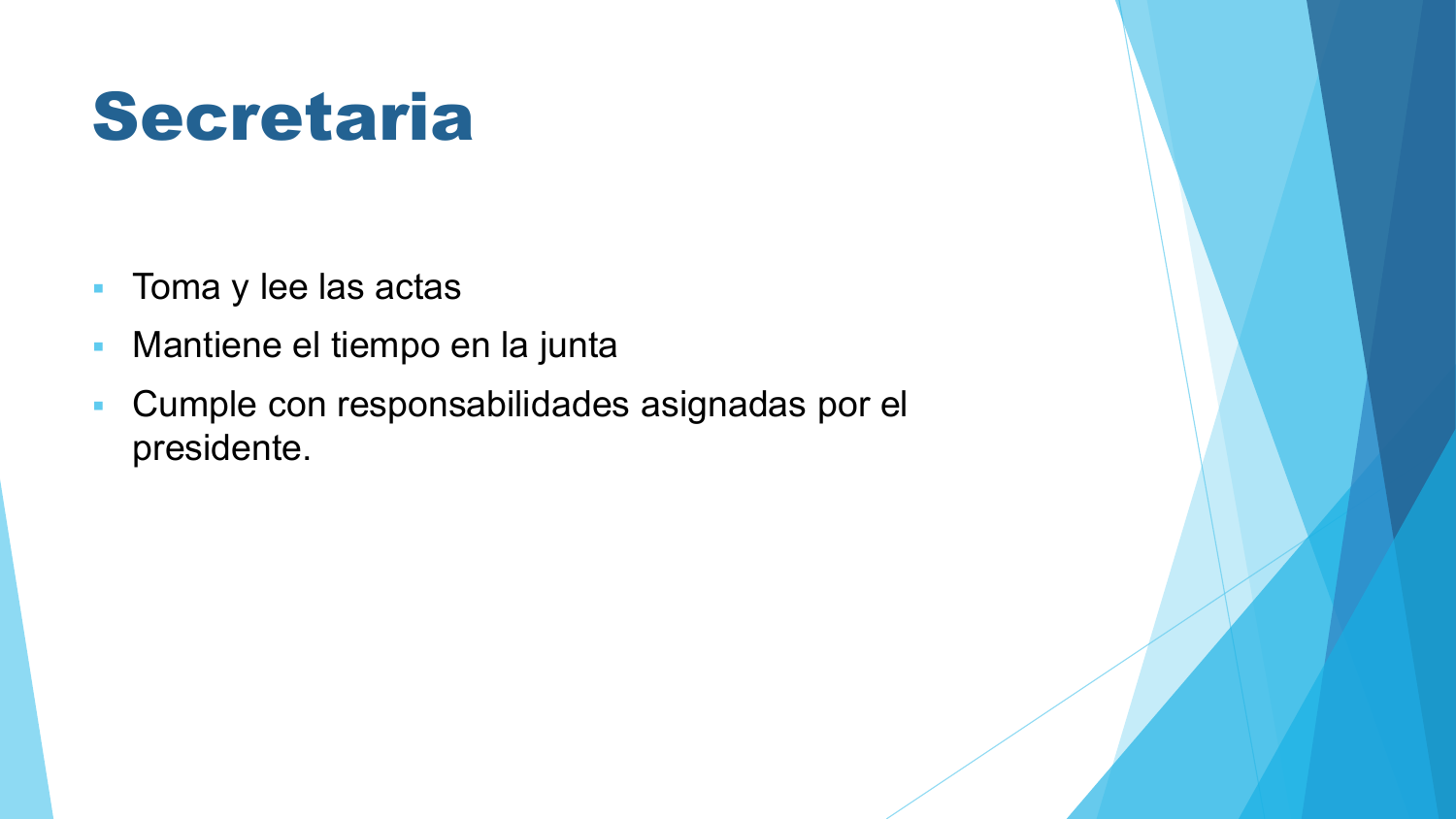## DELAC Representative & Alternate

### **DELAC Representative**

- Attends all DELAC meetings
- Receives input from the ELAC and shares the information with the DELAC
- **Provides the ELAC with information from the DELAC meetings**

### **DELAC Alternate**

- Attends all DELAC meetings, if the representative cannot attend
- **Two or more are needed**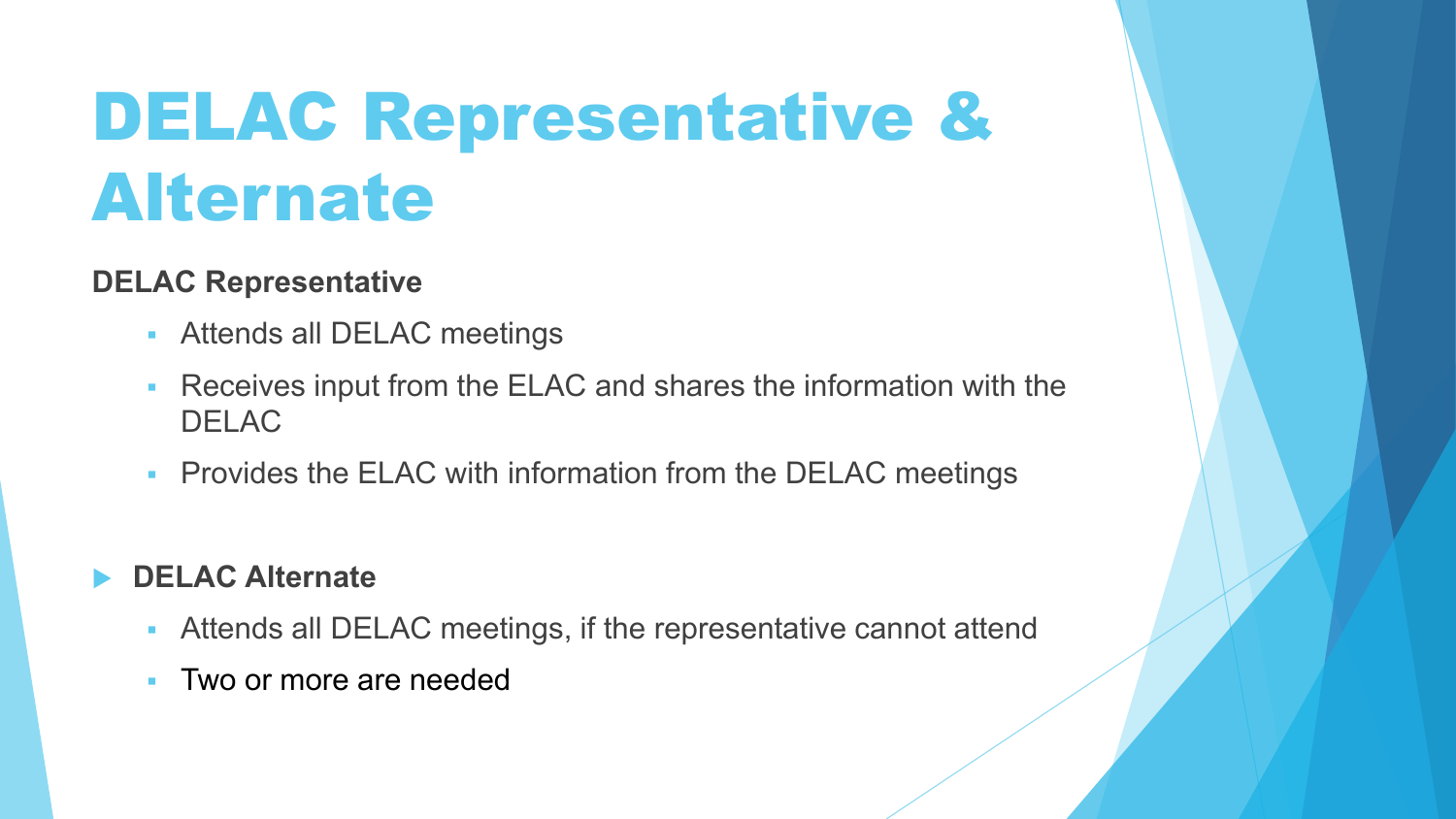## DELAC Representante & Alterno

### **Representante de DELAC**

- Asiste a todas las juntas de ELAC y DELAC
- Recibe informacion de ELAC y la comparte con DELAC
- Provee al ELAC con informacion del DELAC

### **Alterno de DELAC**

- Puede asistir a todas las juntas de DELAC, y si el representante no puede asistir puede votar cuando necesario
- Se necesitan dos o mas alternos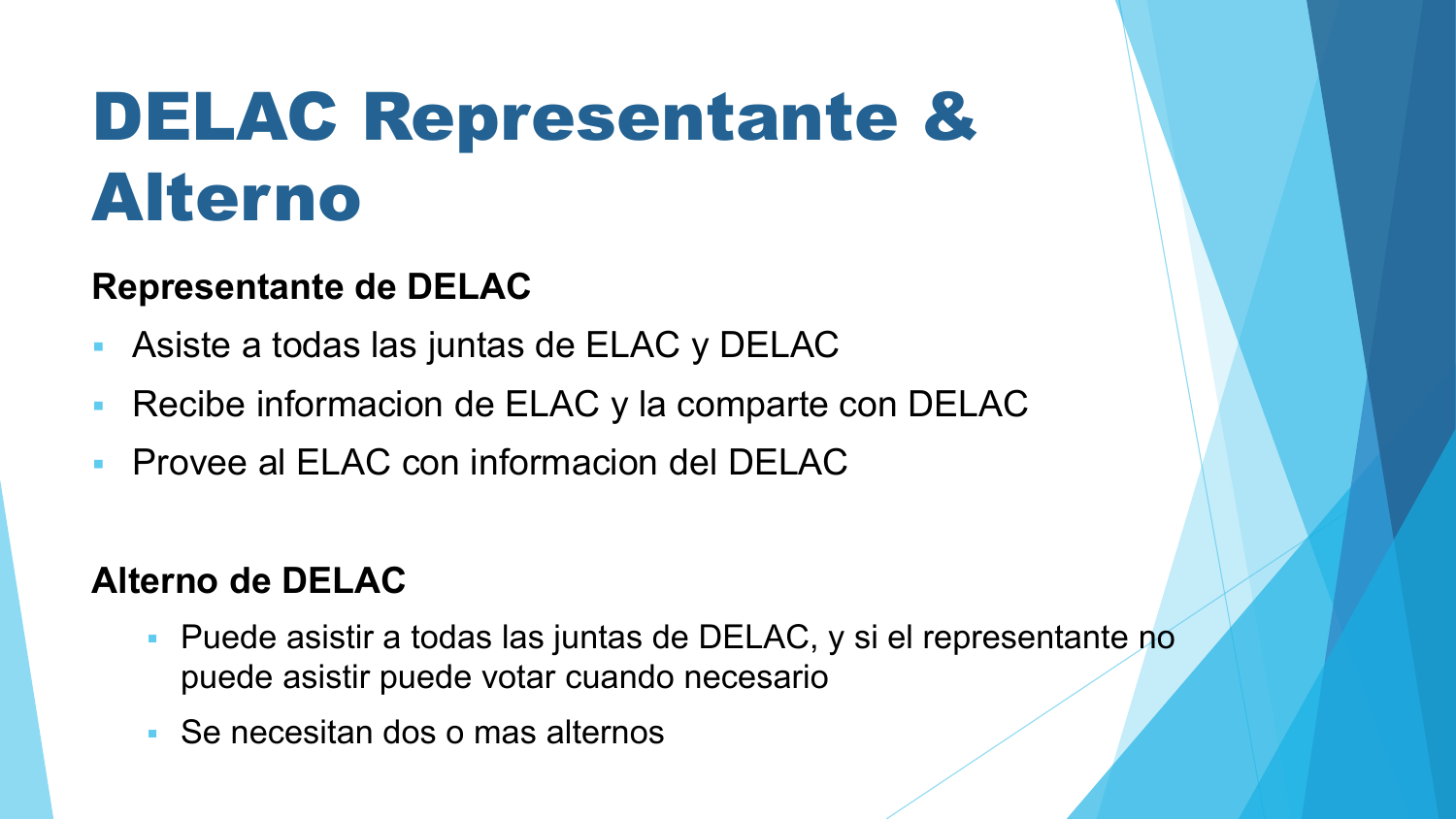## Member Ballot

- **Q** Members in our meeting who can vote \_\_\_\_\_ (all EL families are automatically members and can vote)
- **Elect New Members (new and non-EL families wishing to become members)** 
	- New Members:\_\_\_\_\_\_\_\_\_\_\_
- **D** Elect Officers
	- VACANCIES: Secretary, DELAC Represenative, DELAC Alternate (two)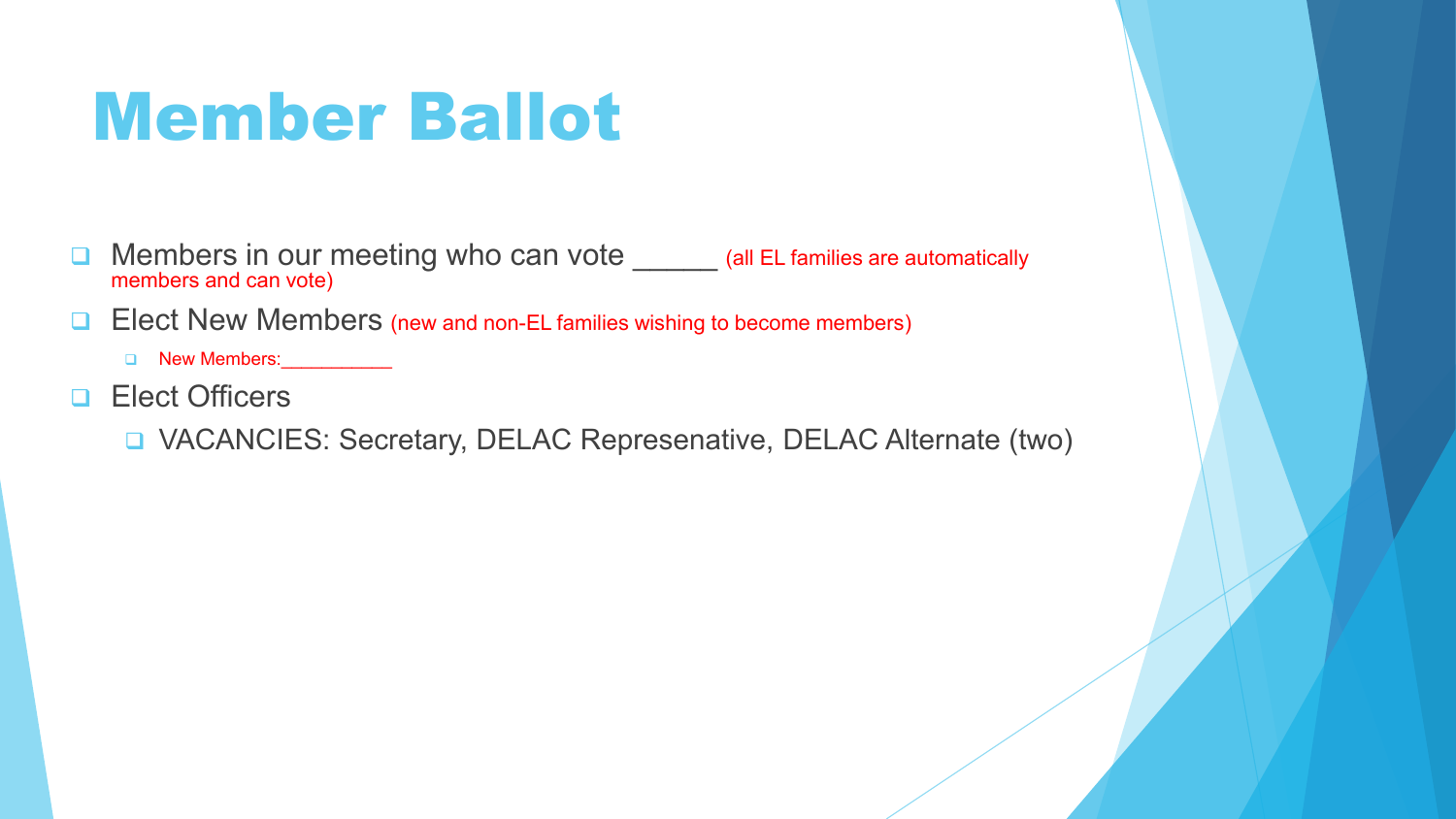## Eleccion de Miembros

- □ Miembros en la reunion que pueden votar (todas las familias de Els automaticamente son miembros y pueden votar)
- **Elejir Nuevos Miembros (nuevos y familias de no Els que decean ser** miembros)
- **Elejir a los Oficiales** 
	- □ PUESTOS VACANTES: Vice-president/a, Secretaria/o, DELAC Representante, DELAC Alterno /a (dos)
- □ Vote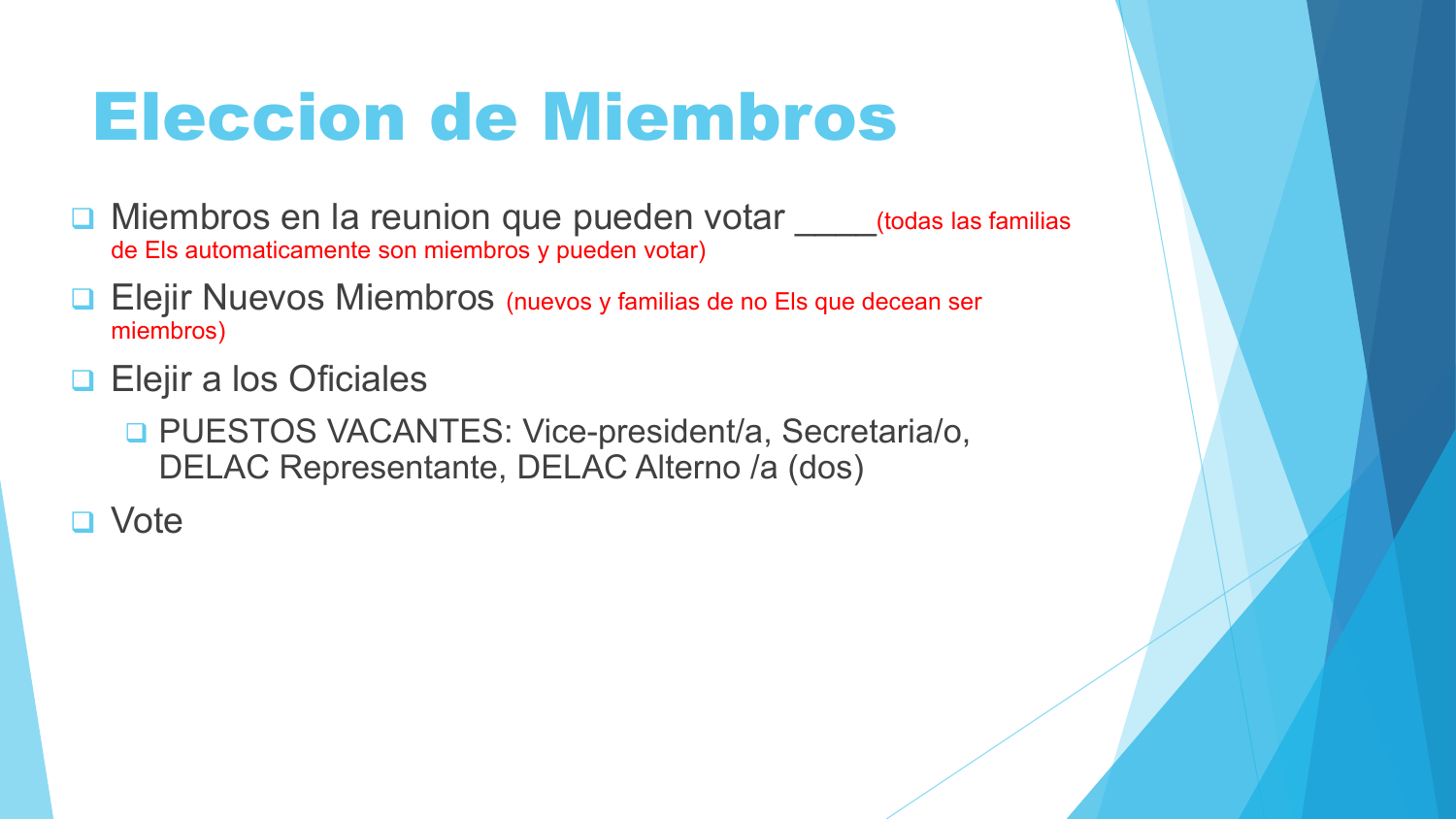### Officer Ballot

**SAMOHI ELAC OFFICERS 2020-2021**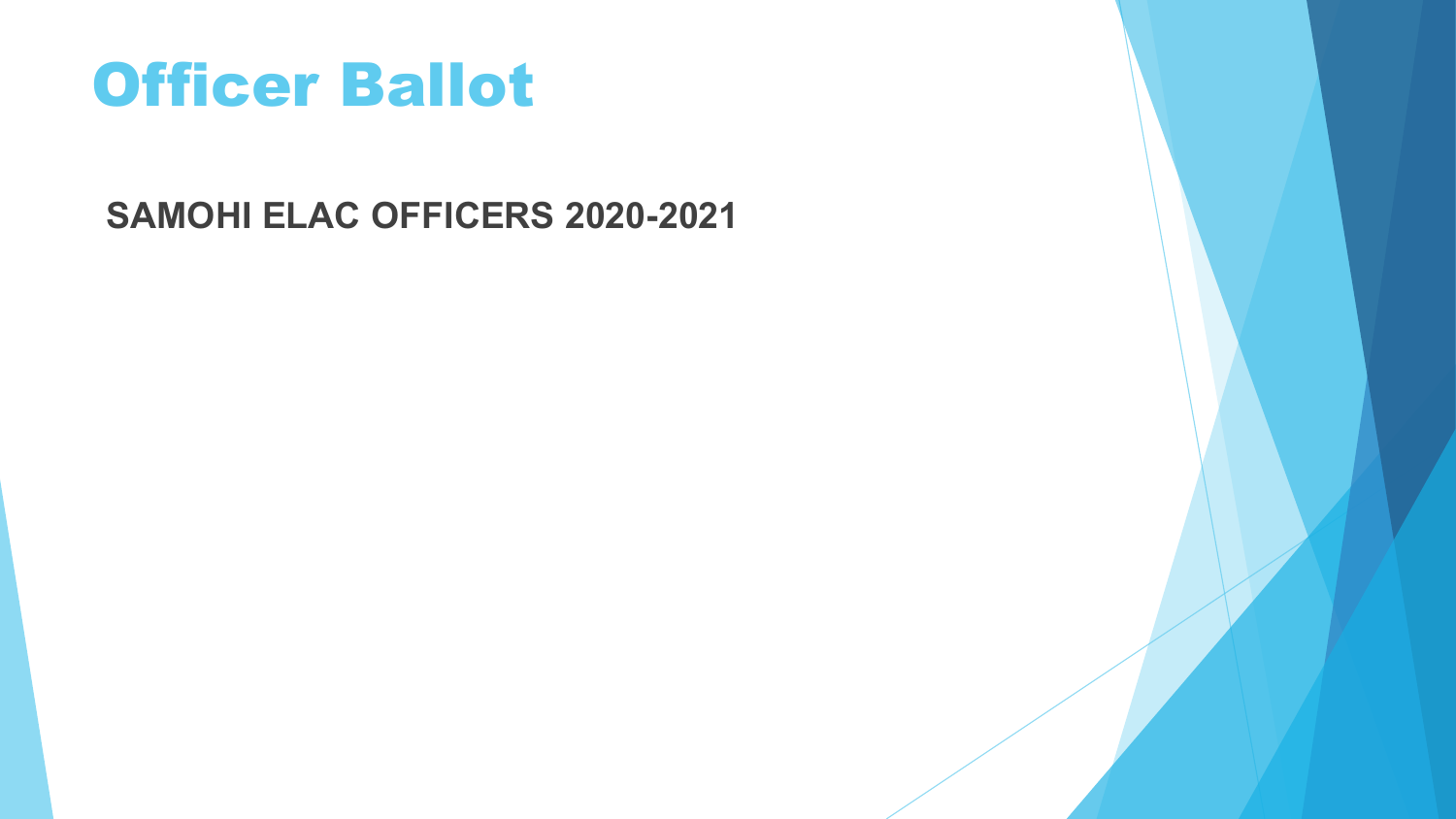### Boleta de Votaciones para **Oficiales**

**OFICIALES DE ELAC DE SAMOHI 2020-2021**

Officer Ballot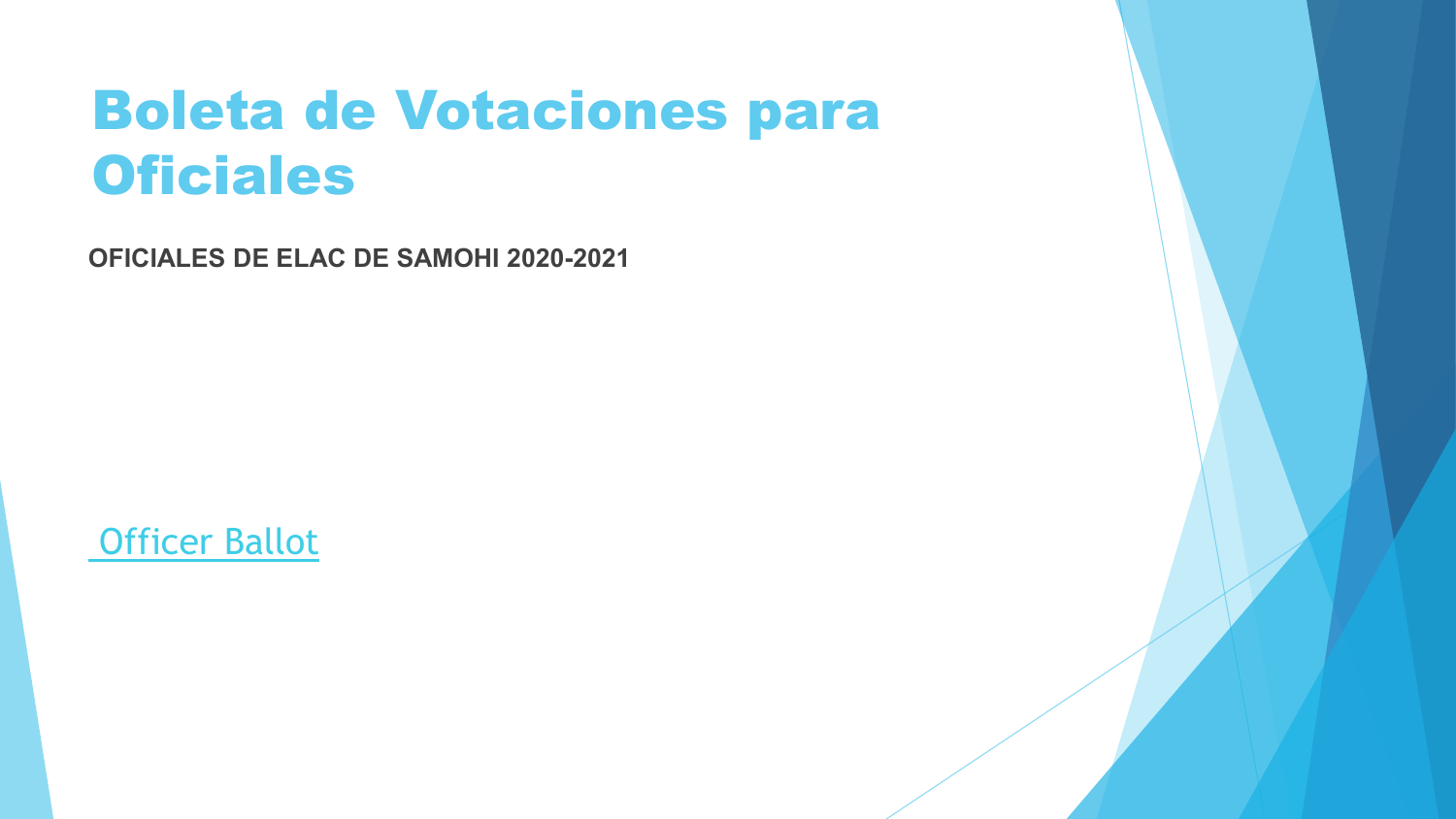### Recommendations

ELAC members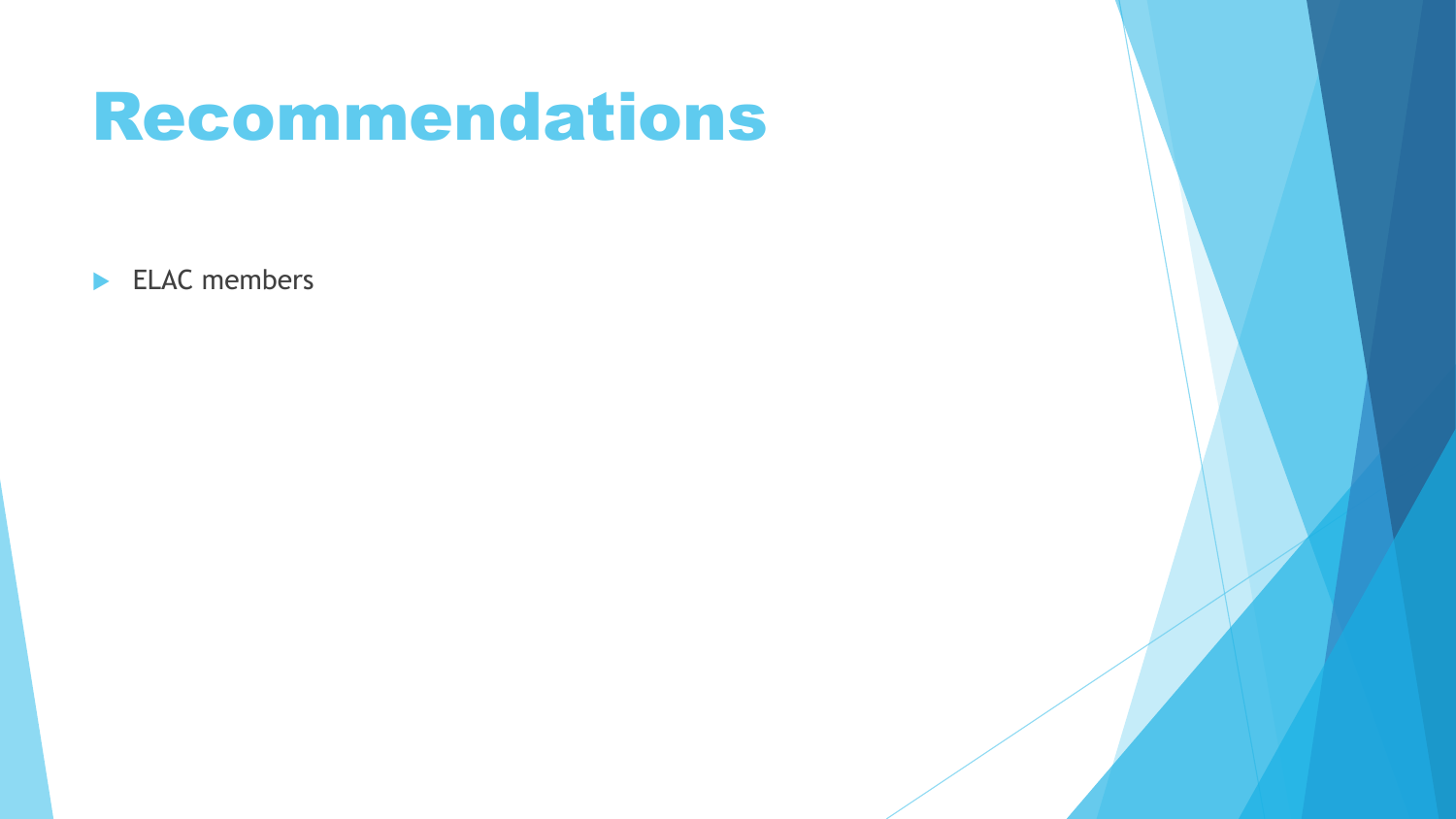### Recomendaciones

Miembros de ELAC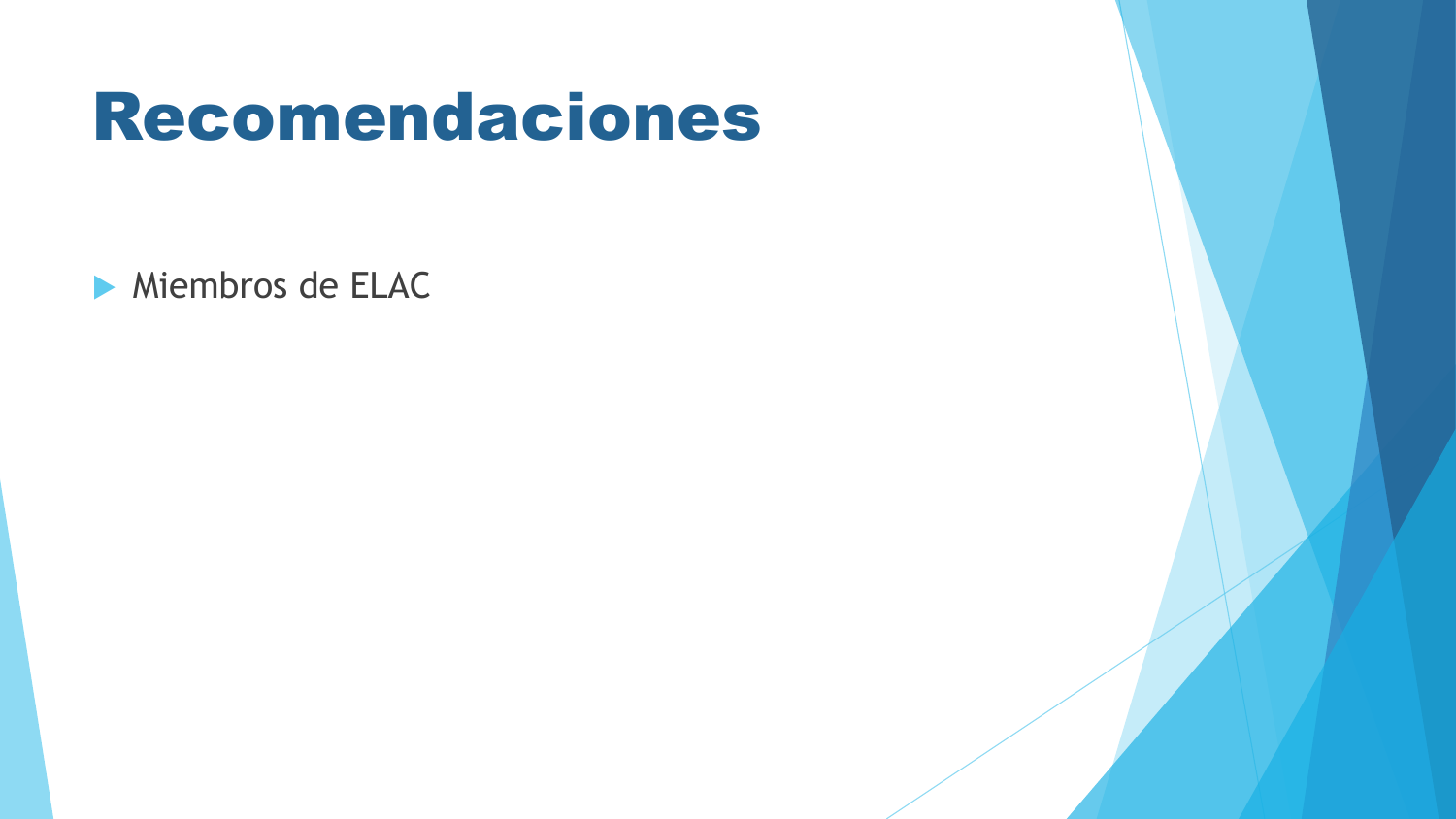## Public Comments

### ▶ Comments are limited to 3 minutes per person

(SMMUSD ELAC By-Laws, ARTICLE V, Section 5, LIMITATIONS, October 2018)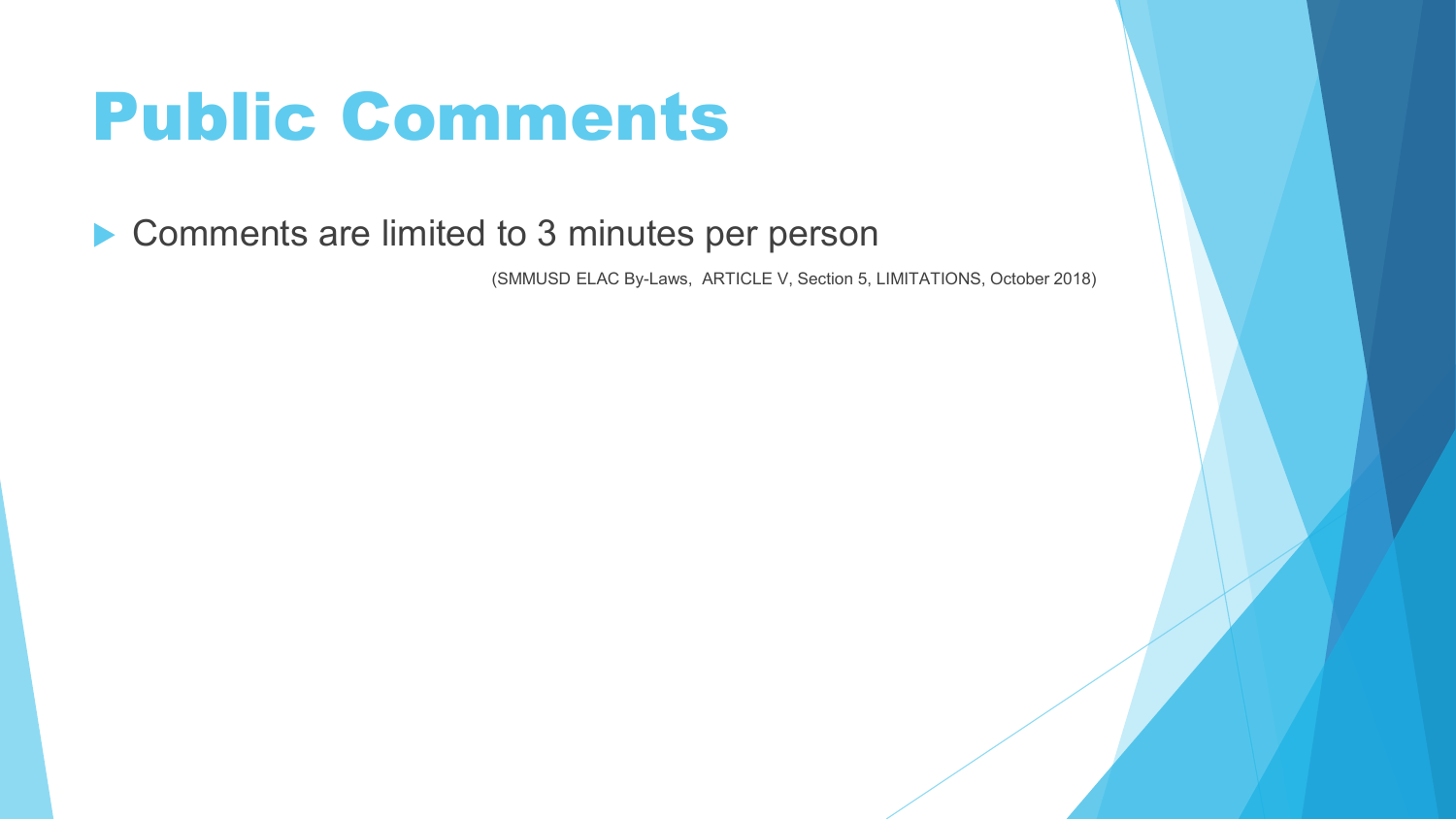## Comentarios Publicos

Comentarios se limitan a 3 minutos por persona

(SMMUSD, Reglamientos de ELAC, ARTICULO V, Seccion 5, LIMITACIONES)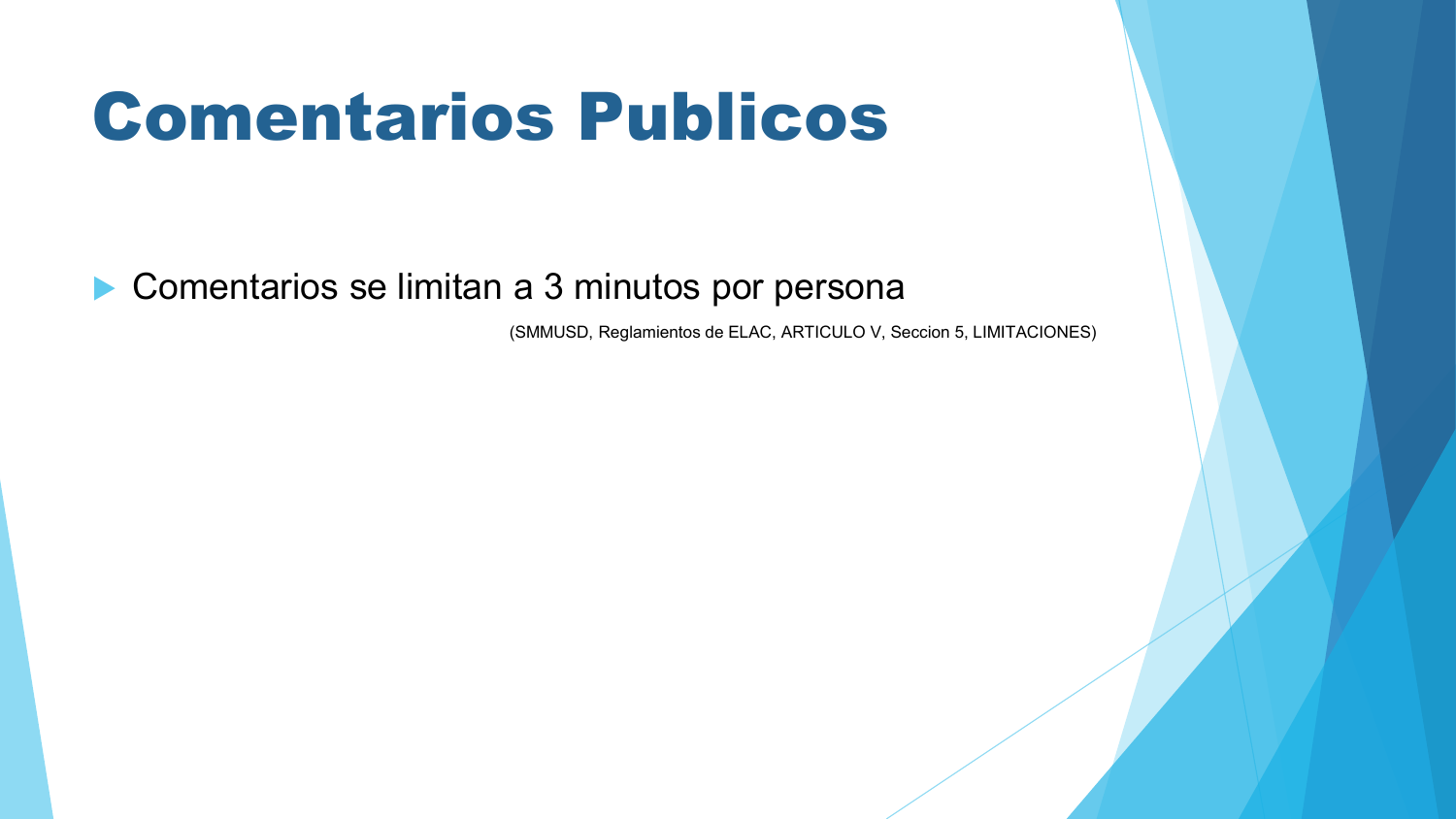## Announcements

- **D** PTSA Meeting, Tuesday, 10/20/20: College Information
- Register for the virtual college workshops
- **D** Family Resources
- Read your emails, check your SPAM
- **Puente Meeting, November 10, 2020**
- **Black Parent Group**
- **D** Tutoting Schedule
- **Q** ADVISOR WEEKLY

#### **ELYERS AND INFORMATION:**

- **D** PTSA COLLEGE NIGHT PTSA: Universities, colleges, FAFSA and more
- **G** SAMOHI TUTOR MATRIX
- **GAMOHI Website**
- [Family Resources In Our School District](https://www.smmusd.org/domain/4183)

#### **REGISTER FOR THE VIRTUAL COLLEGE FAIR ON NOVEMBER 8**

**[FREE Vitual](https://www.nacacfairs.org/attend/attend-virtual-college-fairs/students/) College Fair**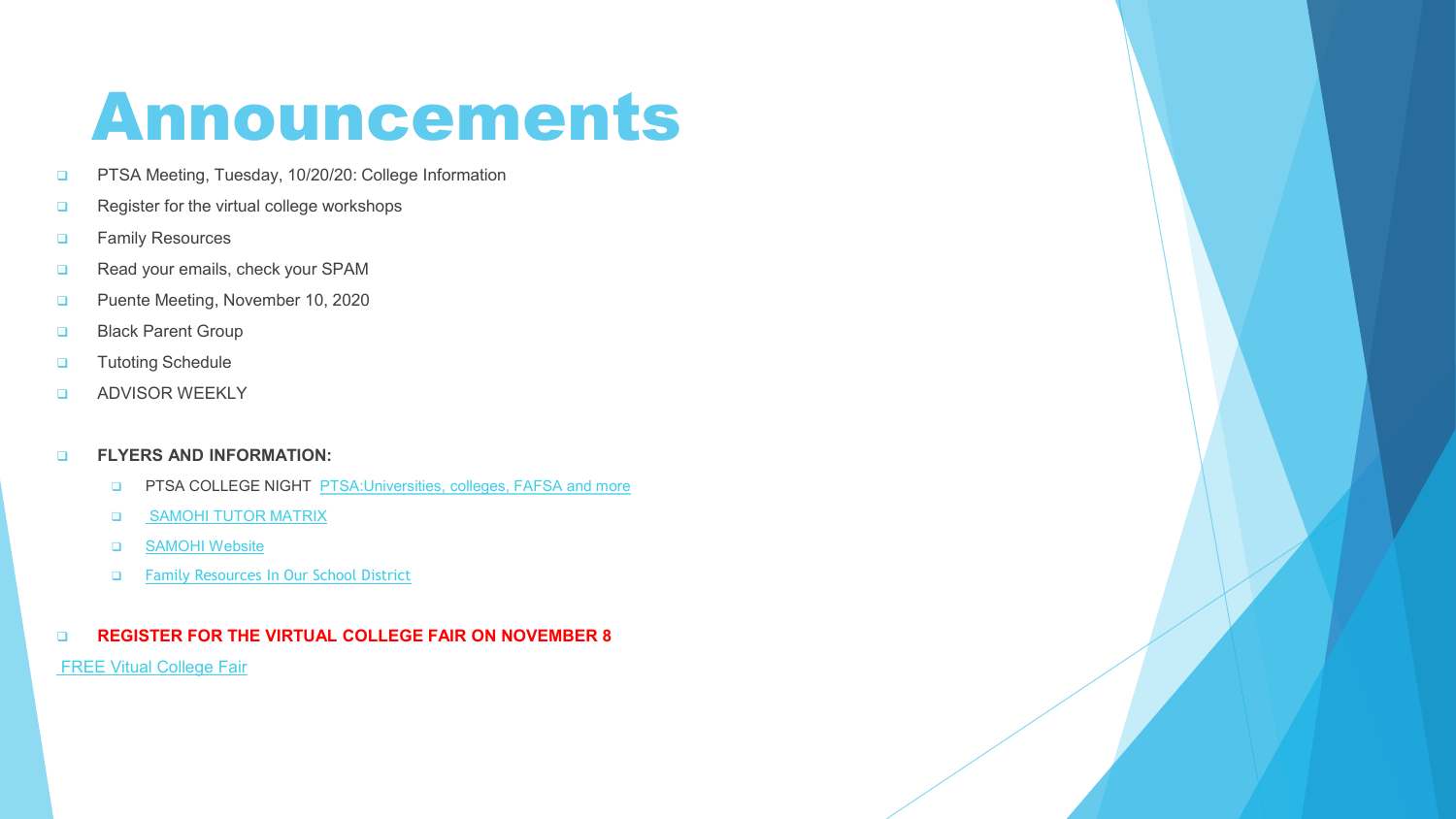### Anuncios

- □ Junta de PTSA, martes, 20-10-20: Información de para las universidades
- Regístrense para el taller virtual de las universidades, estudios terciarios, carreras, ayuda financiera y mas
- **D** Recursos familiares
- Lean sus correos electrónicos, chequeen el buzón SPAM
- Reunión del grupo para padres latinos Puente Meeting, 10 de noviembre, 7:30 p.m.
- □ Black Parent Group (grupo de padres/guardianes de estudiantes de rasa negra o afro-americanos)
- □ Coffee with the Principal (reunión con el director, virtual)
- ADVISOR WEEKLY (todas las semanas, anuncios, información de parte de los consejeros académicos)

#### **VOLANTES E INFORMACION:**

- **D** PTSA patrocina la noche de información para las universidades:
	- PTSA: Universidades, Colegios, FAFSA y mas
- **G** SAMOHI TUTOR MATRIX
- D [Portal de la Escuela](https://www.smmusd.org/samohi)
- □ [Recursos Familiares en Nuestro Distrito](https://www.smmusd.org/domain/4183)
- **REGISTRESE PARA LA FERIA DE UNIVERSIDADES VIRTUALEL 8 DE NOVIEMBRE:**
- [Feria Virtual de Universidades...GRATIS](https://www.nacacfairs.org/attend/attend-virtual-college-fairs/students/)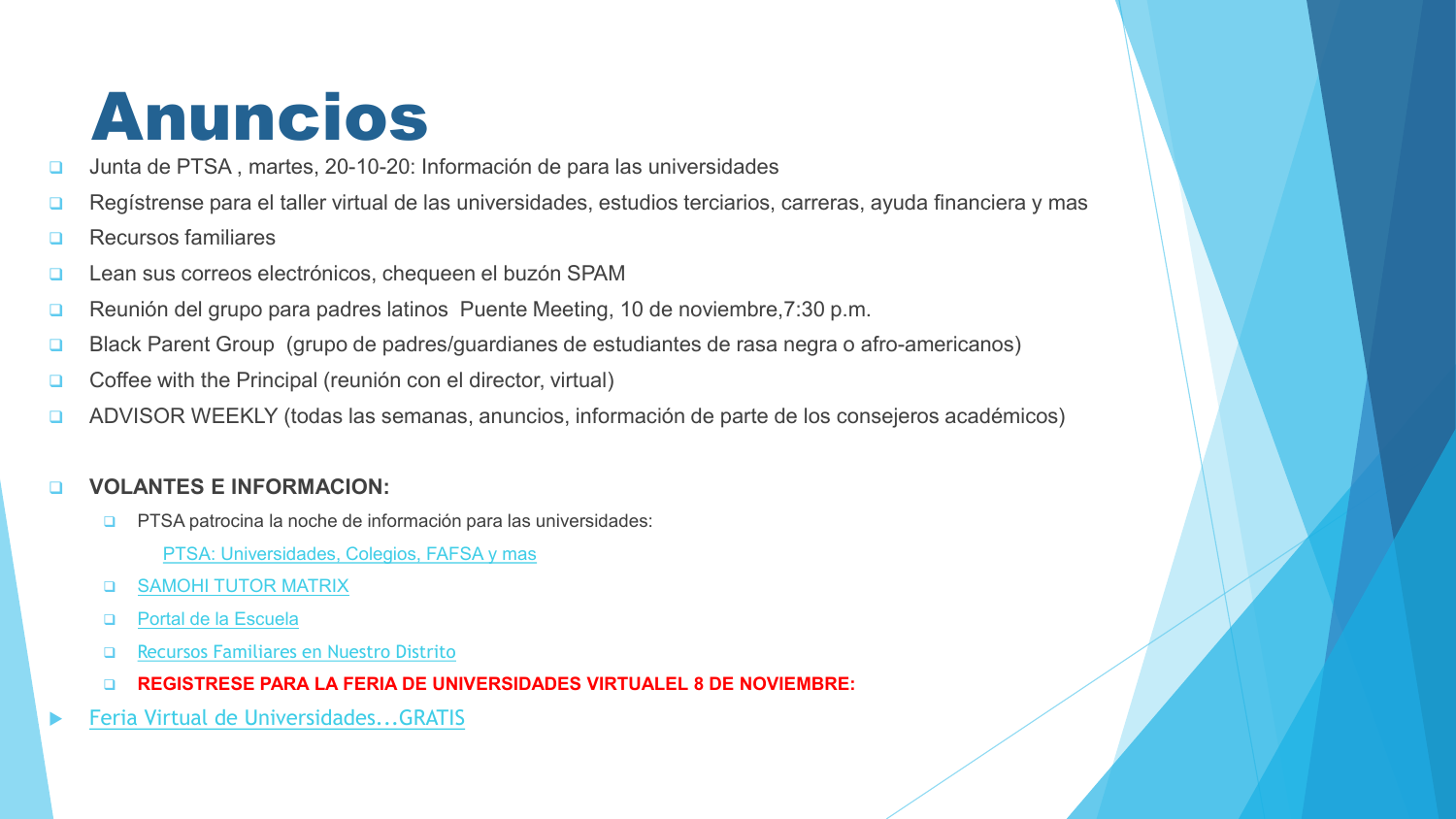## ELAC Meetings Dates

All ELAC meetings will be conducted via Zoom at 6:30 p.m. until further notice. We do our best to begin and end on time. Everyone is welcome.

ELAC Meetings are on Mondays: 11/16/20 2/22/21 5/17/21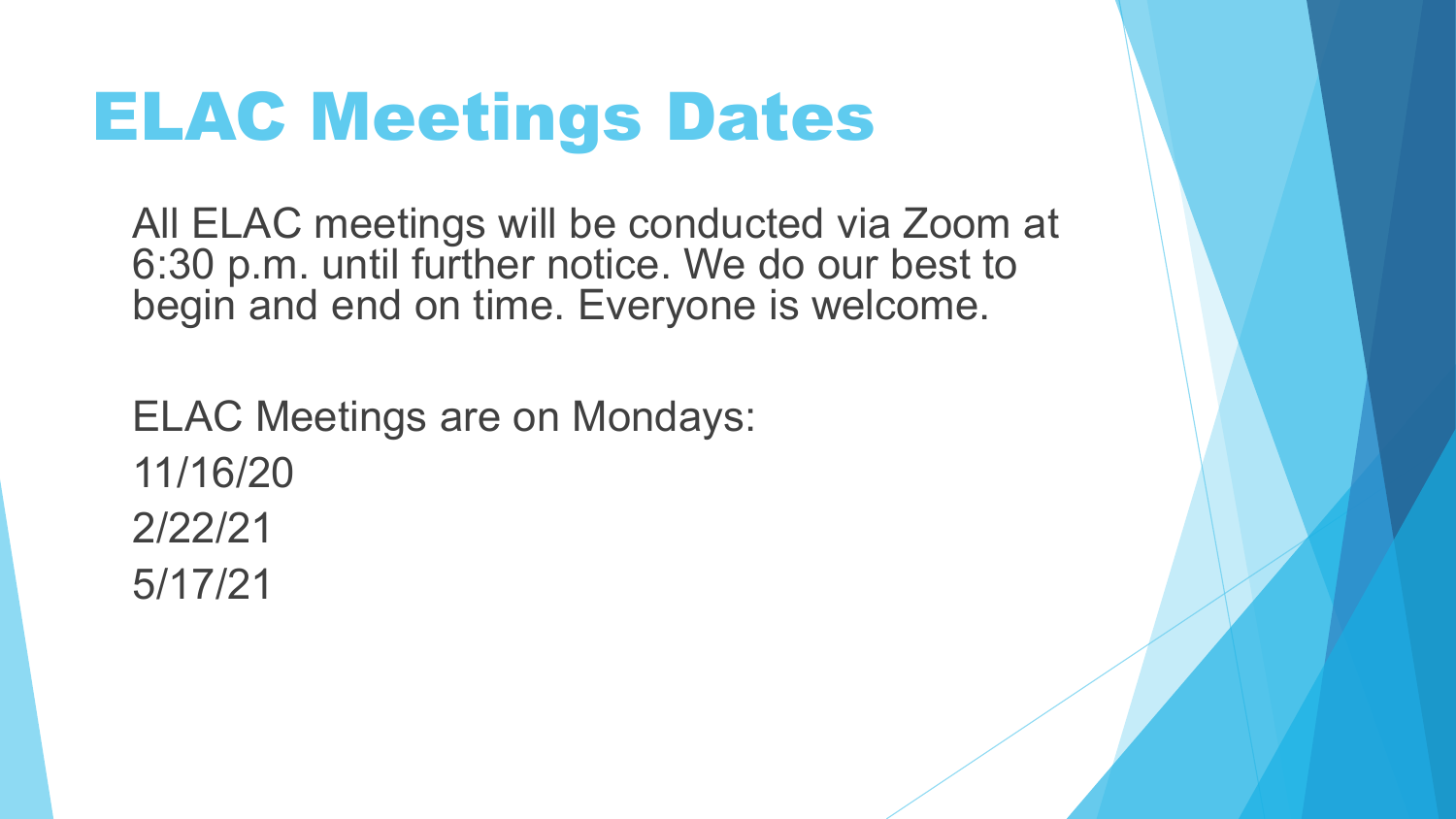## Reuniones de ELAC

Todas las reuniones son por medio de Zoom a las 6:30 p.m. hasta dado cambio. Hacemos todo lo posible por empezar y terminar a tiempo. Todos son bienvenidos.

Reuniones del Comité ELAC se toman acabo los lunes: 16-11-20

22-2-21

17-5-21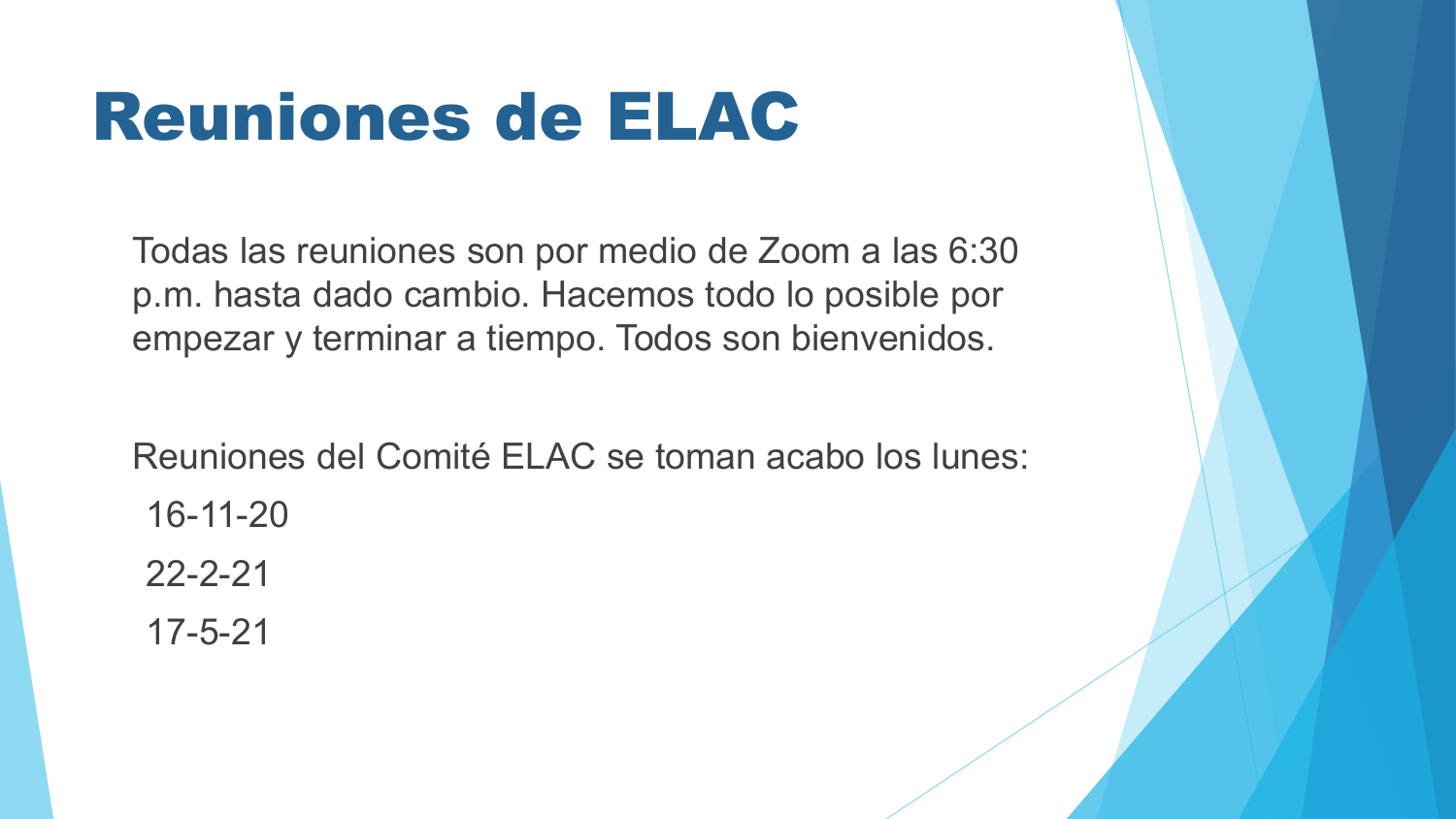## DELAC MEETINGS

#### **Special Call Meetings**

10/20, 4:30-6:30 p.m. 10/27, 4:00-5:30 p.m. 11/18, 4:00-6:00 p.m.

#### **Regular Meeting Dates**

11/2, 9:00-11:00 a.m. 12/7, 9:00-11:00 a.m. 1/11, 9:00-11:00 a.m. 2/1, 9:00-11:00 a.m. 3/1, 9:00-11:00 a.m. 5/3, 9:00-11:00 a.m.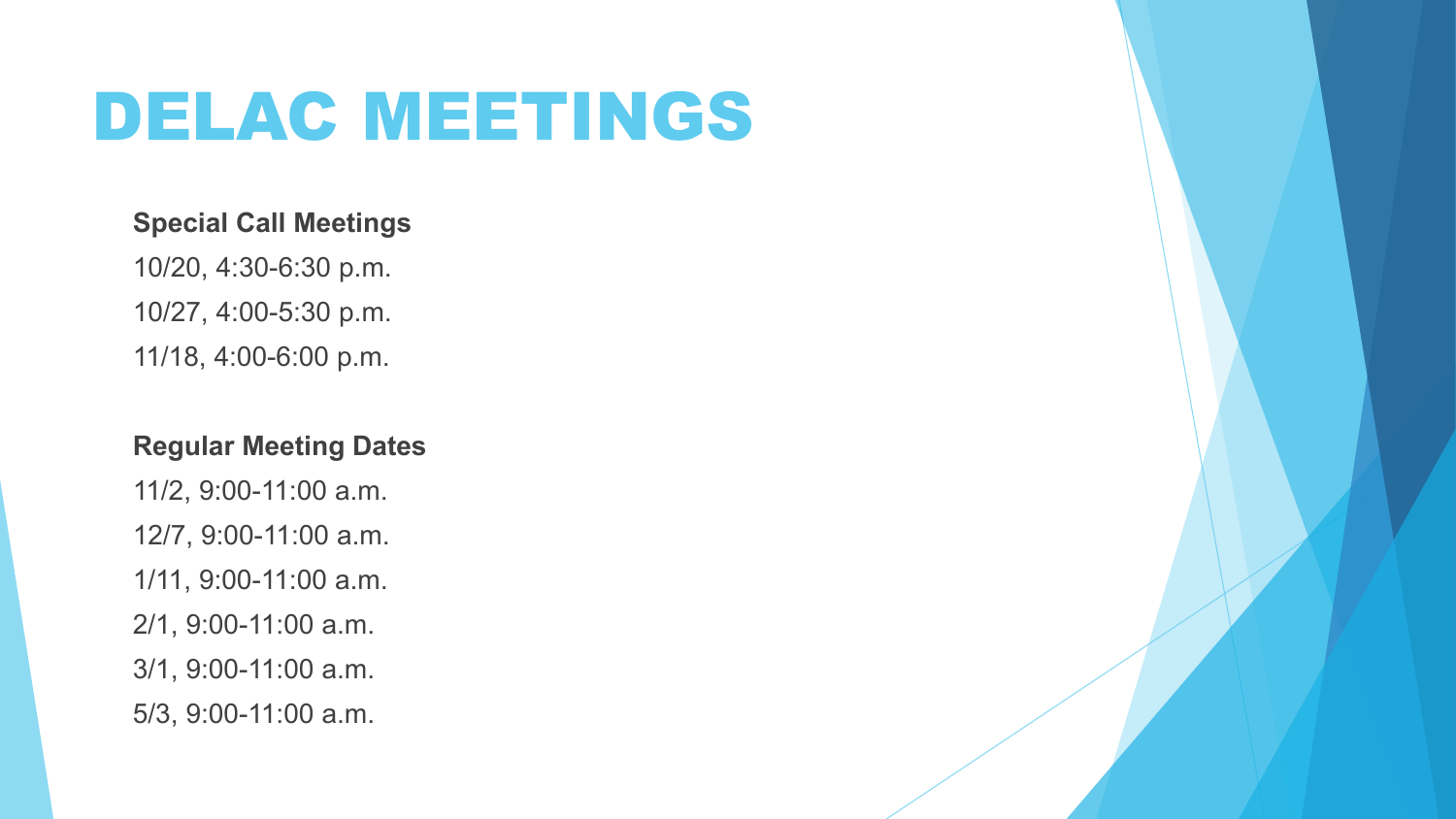## REUNIONES DE DELAC

#### **Reuniones de Llamado Especial**

20-10, 4:30-6:30 p.m. 27-10, 4:00-5:30 p.m. 18-11, 4:00-6:00 p.m.

#### **Reuniones de Horario Regular**

- 2-11, 9:00-11:00 a.m.
- 7-12, 9:00-11:00 a.m.
- 11-1, 9:00-11:00 a.m.
- 1-2, 9:00-11:00 a.m.
- 1-3, 9:00-11:00 a.m.
- 3-5, 9:00-11:00 a.m.